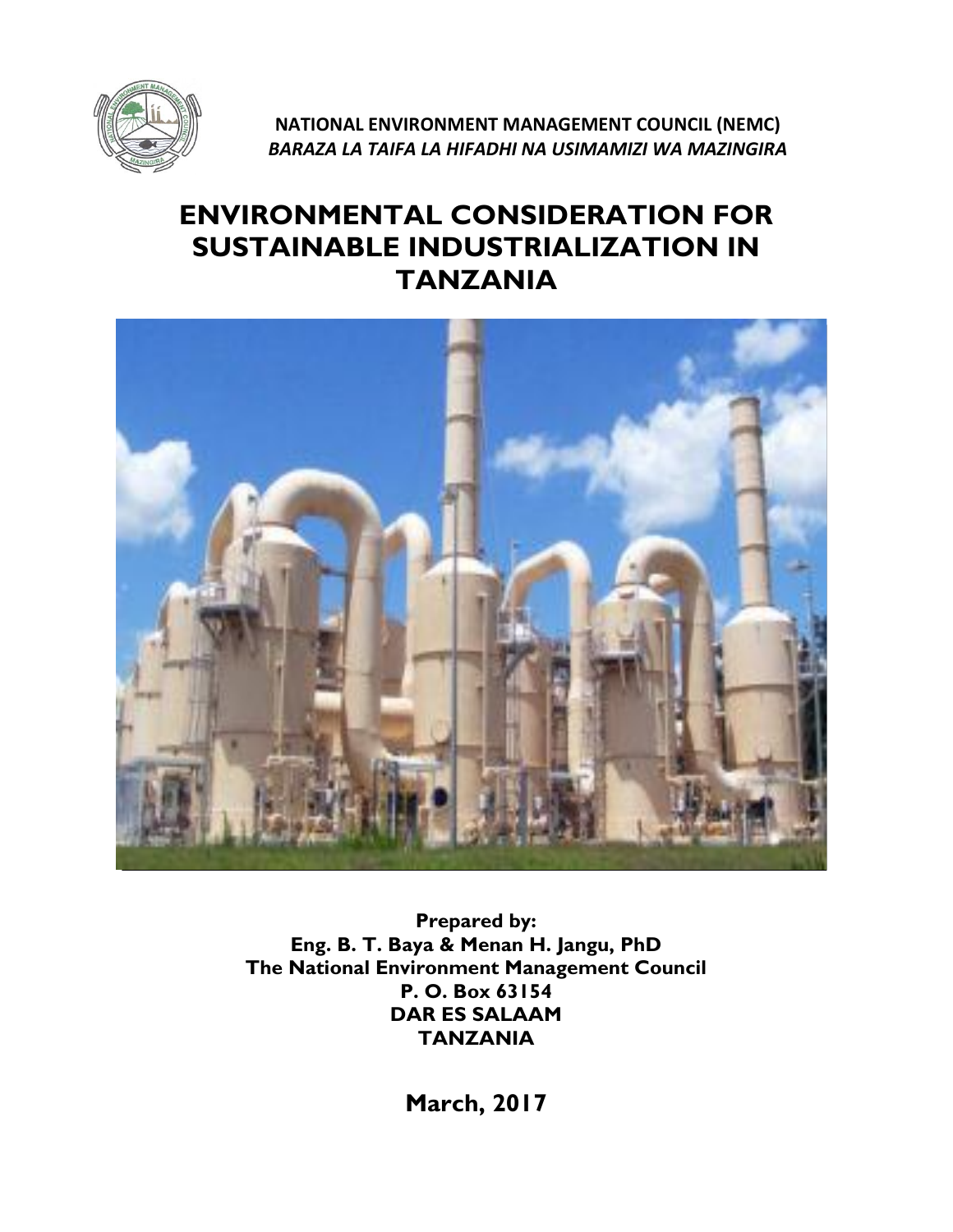## <span id="page-1-0"></span>**Acknowledgement**

The process of preparing this report on the environmental considerations for Sustainable Industrialization was spearheaded by NEMC, through internal brainstorming with staff. This report initially was presented by the Director General, Eng. B.T. Baya and Dr. Menan Jangu at the Meeting of the Permanent Parliamentary Committee on Industries, Trade and Environment held in Dodoma, in October, 2016.

As such, the Council would like to express its gratitude to the NEMC staff who made contributions in the preparation of the report. Many contributions to the document were made by NEMC staff including Eng. B.T. Baya (Director General), Dr. Menan H. Jangu, Dr. Ruth-Hellen LugwishaMs. Rose Salema, Mr. Charles Wangwe. Dr. Vedastus Makota, Dr. E. Mtoni, and Mr. J. Wanjara**.**

I am equally indebted to all stakeholders who through consultative process, provided their valuable inputs in the course of further improvement of this report.

Development of this report was funded by the National Environment Management Council (NEMC).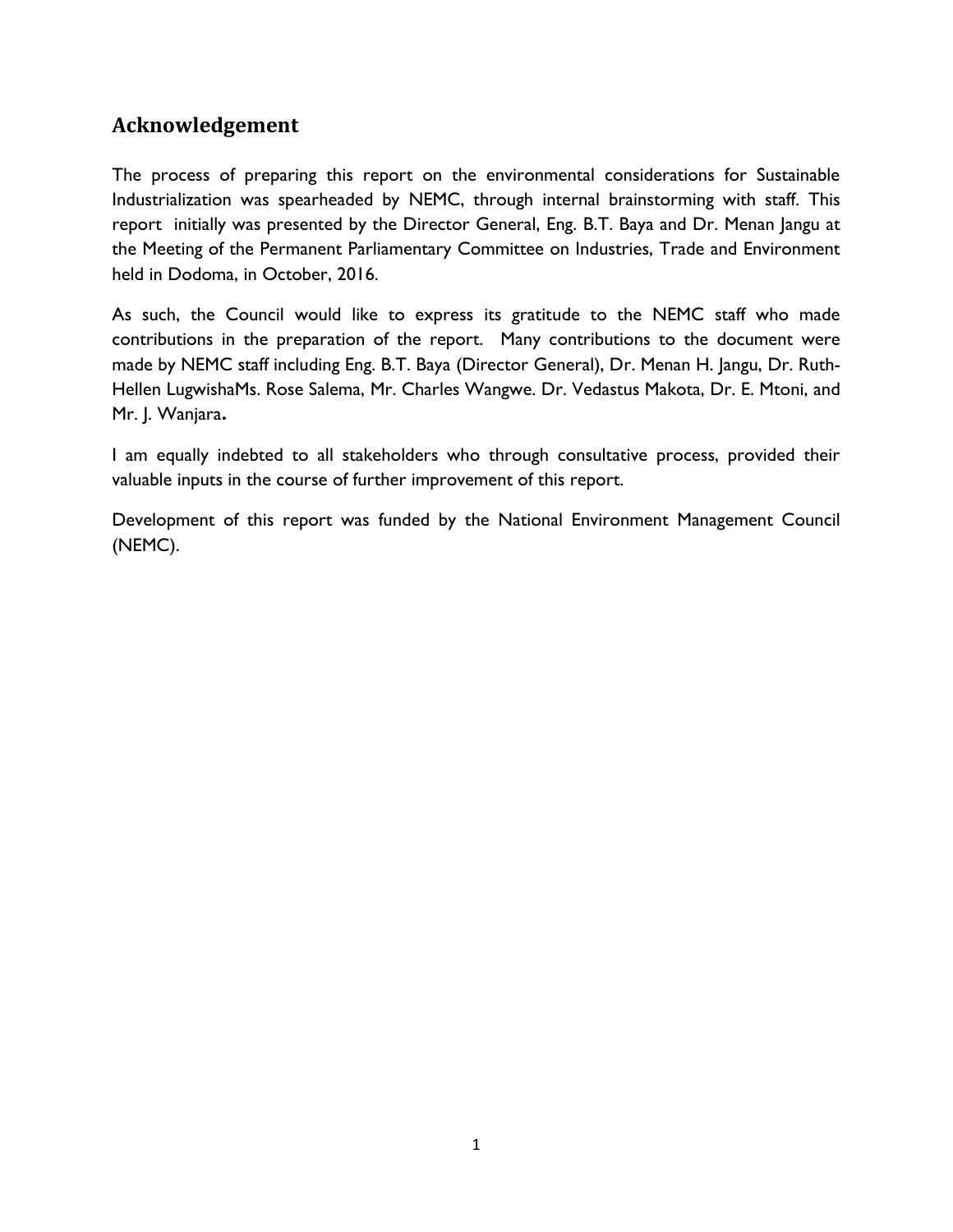# <span id="page-2-0"></span>**Abbreviations and Acronyms**

| <b>CBD</b>     | Convention on Biological Diversity                       |
|----------------|----------------------------------------------------------|
| <b>COSTECH</b> | Tanzania Commission of Science and Technology            |
| <b>EIA</b>     | <b>Environmental Impact Assessment</b>                   |
| EA             | <b>Environmental Audit</b>                               |
| <b>EMA</b>     | Environmental Management Act, 2004                       |
| <b>EMS</b>     | Environmental Management system                          |
| <b>EWURA</b>   | <b>Energy and Water Utilities Regulatory Authority</b>   |
| <b>GEF</b>     | <b>Global Environmental Facility</b>                     |
| <b>GDP</b>     | <b>Gross Domestic Product</b>                            |
| <b>IPCC</b>    | Intergovernmental Panel on Climate Change                |
| JET.           | Journalist Association of Tanzania                       |
| <b>LGAs</b>    | <b>Local Government Authority</b>                        |
| <b>MDGs</b>    | Millenium Development Goals                              |
| <b>NEMC</b>    | National Environmental Management Council                |
| <b>NEP</b>     | National Environmental Policy                            |
| <b>NERA</b>    | National Research Agenda                                 |
| <b>NGOs</b>    | Non-Governmental Organizations                           |
| <b>NIM</b>     | National Investigation Manual                            |
| <b>NSGRP</b>   | National Strategy for Growth and Poverty Reduction       |
| <b>PRSP</b>    | <b>Poverty Reduction Strategy Paper</b>                  |
| SoE            | State of the Environment                                 |
| <b>UNDP</b>    | United Nation Development Programme                      |
| <b>UNCED</b>   | United Nations Conference on Environment and Development |
| <b>UNEP</b>    | United Nations Environmental Programme                   |
| <b>VPO</b>     | <b>Vice President's Office</b>                           |
|                |                                                          |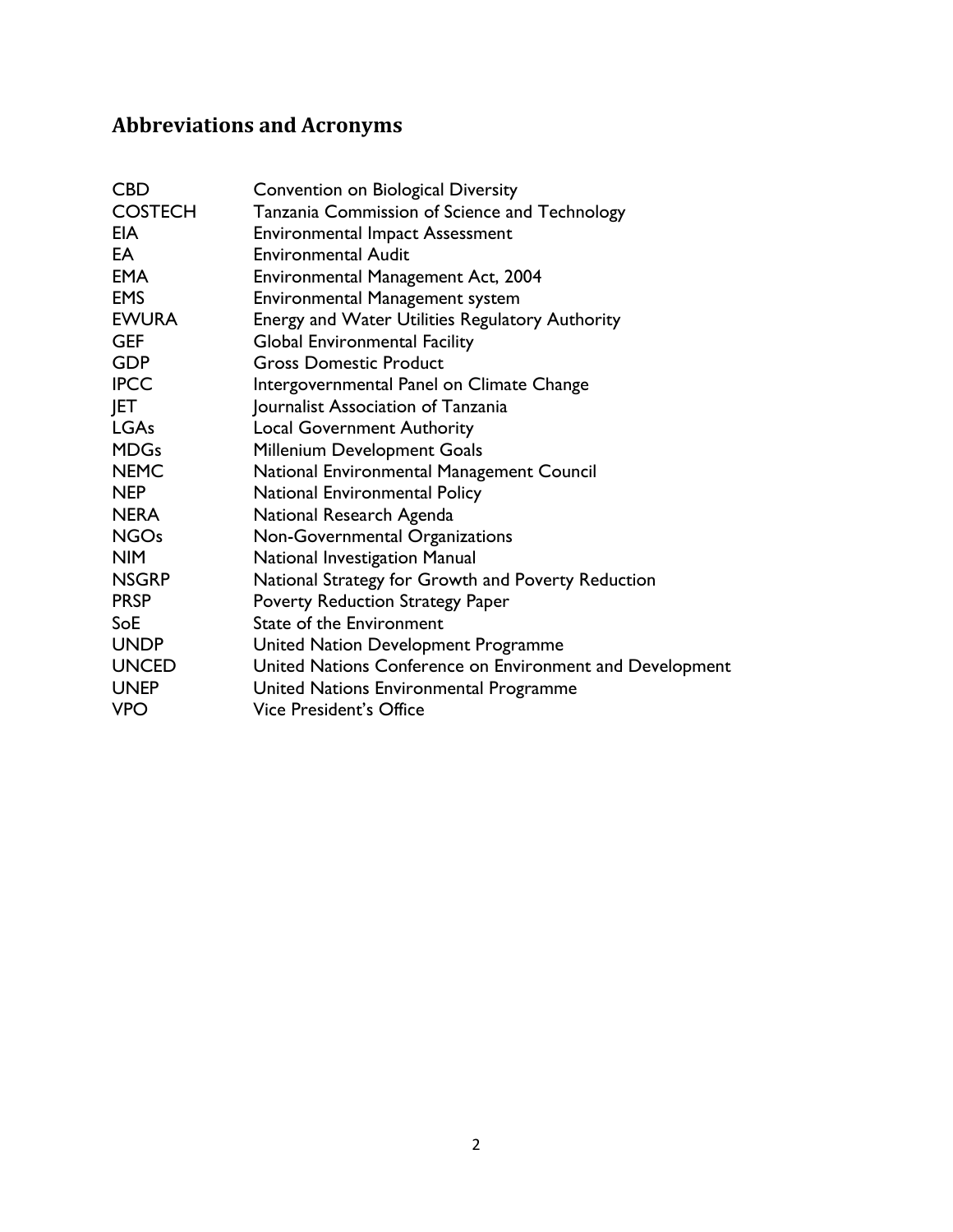# <span id="page-3-0"></span>**Table of Contents**

# Contents

| $\mathbf{I}$ . |  |
|----------------|--|
| 2.             |  |
| 3.             |  |
| 4.             |  |
| 5.             |  |
| 6.             |  |
| 7.             |  |
| 8.             |  |
| 9.             |  |
| 10.            |  |
| $\Pi$ .        |  |
| 12.            |  |
|                |  |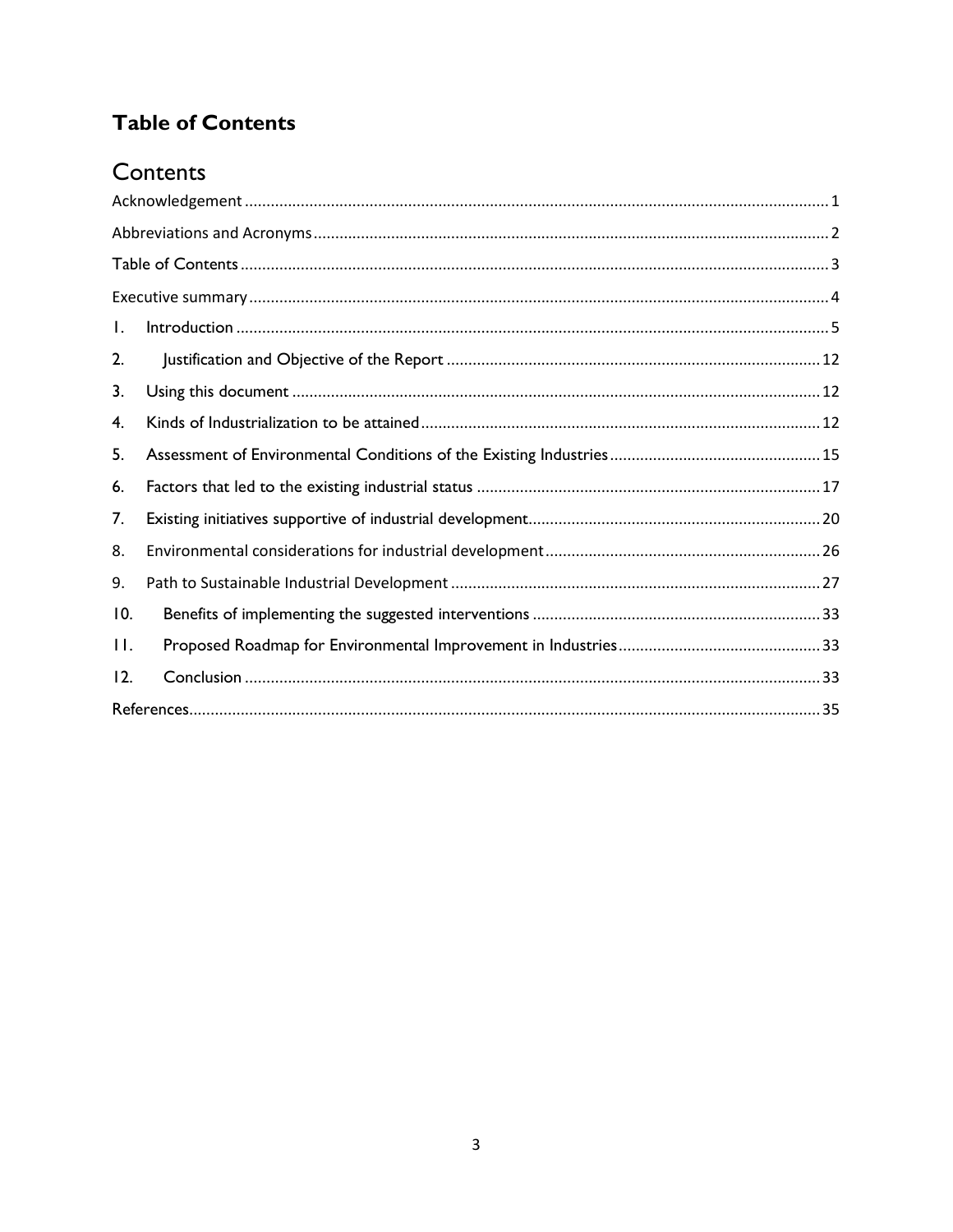### <span id="page-4-0"></span>**Executive summary**

The government of Tanzania is embarking on industrialization drive towards middle income economy by 2025 through job creation and economic growth. Industrial development depends greatly on the availability and accessibility of raw materials and energy resources, skilled manpower in specialized fields, infrastructure systems that are supportive to industrial establishment and operations, and also capability of industries to produce products that can compete at local and international markets. Tanzania is endowed with wealth of natural resources supportive of industrial establishment including mineral resources, oil and gas reserves and agriculture and rangeland resources. In addition, the Country has adequate water and energy resources. However, the continued extraction of natural resources requires interventions that add value to the natural resources as the sustainable industrial establishment would support economic growth and at the same time ensure stable future.

The envisaged industrialization is one in which accounts for economic growth, social advancement and environmental protection. Industrial development tends to influence environmental change through exploitation, transportation and use of raw materials and energy resources. These industries require massive extraction of raw materials and energy resources, the action that could be detrimental to the environment. In addition, industries generate different kinds of wastes (liquid, solid, emissions) that some of them can be hazardous to the environment. Therefore, protecting and conserving the environment as the government is implementing the industrialization agenda is of paramount importance.

The international community is aware of the extent of environmental damage happening in the world and therefore sustainable development (SD) initiatives being advocated globally. One of the issues discussed under SD is the extent in which industrial activities contributed to the pollution as countries strived to expand their economic growth. The government of Tanzania has adapted to the Rio de Janeiro in many different ways. The government has devised policies, legislations and the institutional framework along with strategies that are supportive to sustainable industrial development. These instruments include; Environmental Policy in 1997 and also enacted the Environment management Act in 2004.

The National Environment Management Council has a significant role to ensure established industries incorporate environmental measures for their sustainability. Among other functions of the Council as per Sect. 18 (2) (j), is to collaborate with other sectors to render advice and technical support, where possible, to entities engaged in natural resources and environmental management so as to enable them carry out their responsibilities. Knowing the role and the impacts associated with industrial establishment, the Council is positioning itself in offering guidance for industrial development that accounts for environmentally friendly process that are capable of producing quality product competitive in local and international markets.

The industrialization agenda will be achieved if investors take necessary measures to ensure industries established are sustainable; that they are established through adherence to Environmental Impact Assessment and that environmental issues are incorporated in the Business Plan. Production need to quantity will not be enough to move the industrialization agenda forward. Industrial production need to both quantity and ensure quality of the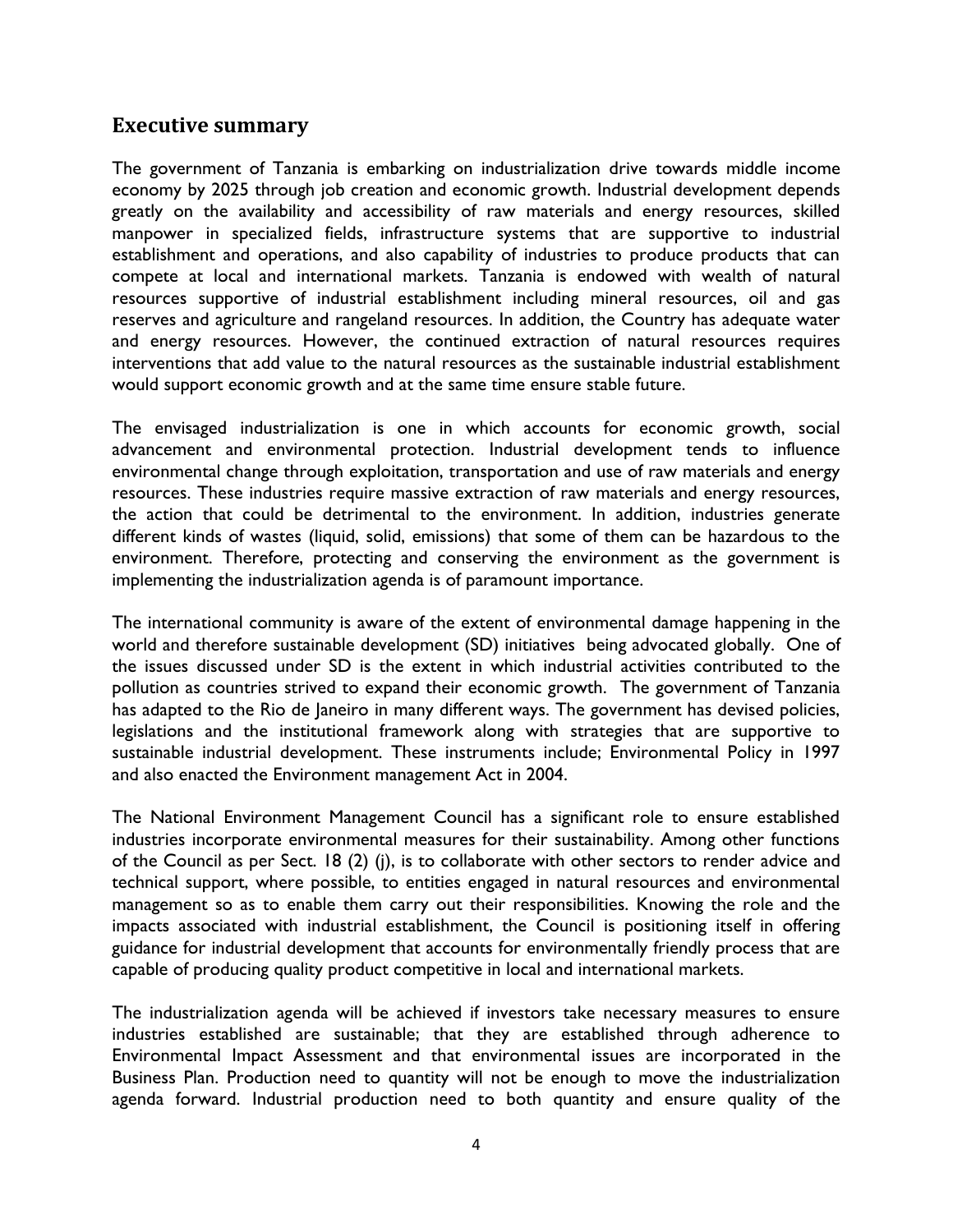established products as well as the environmental performance. The products produced have to account for the requirements of the international markets such as having being qualified with labeling conditions based on the market available.

The proposed industrialization has to account for the development in which natural resources are sustainably used as well as the way in which the environment is protected. It is proposed for Tanzania to have industrial base that is supportive of jobs creation; sustainable livelihoods; capable of increasing returns on investment; using finite resources efficiently; reducing harm to the environment; increased global competitiveness and ensure the long-term business sustainability of enterprises; innovation, technology and skills development.

The paper highlights on key aspects for consideration in order to ensure that established industries are in designated areas (e.g. Industrial Parks); and efficiently operating receive adequate raw materials; run by skilled personnel; using lessons from other countries; and that these industries are producing products that have quality and are produced in environmentally friendly manner and can compete at local and international markets. These industries need also to have good practices and systems for managing wastes to meet Tanzanian standards and that they do not cause harm to people's lives and the environment.

Therefore, this report is divided into four major areas including: 1) Introduction showing the existing industrial status and the need for industrialization in order to boost Tanzanian economy and improve people livelihood, 2) Assessment of environmental conditions of the established industries and the country as a whole, 3) Priority areas for consideration for industrialization, and 4) steps for considerations to move forward the industrialization agenda. This document therefore is meant to provide information on all actors involved in moving forward the agenda for industrialization.

## <span id="page-5-0"></span>**1. Introduction**

#### **1.1 Background**

The Government has embarked on expanding industrial base and seeing it as an opportunity to enable Tanzania fulfill its economic goal of attaining middle income economy by 2025. This is in recognition that industrial development has helped economic growth of modern societies. Industries are needed to offer goods and services for societies. It is not surprising since independence the government in many different occasions has encouraged and developed different strategies to support industrial development. The emphasis now is for industrialization that absorbs the rapidly growing labor force, boosting local production, produce products and services that are competitive in the domestic and international markets and improve people's livelihood.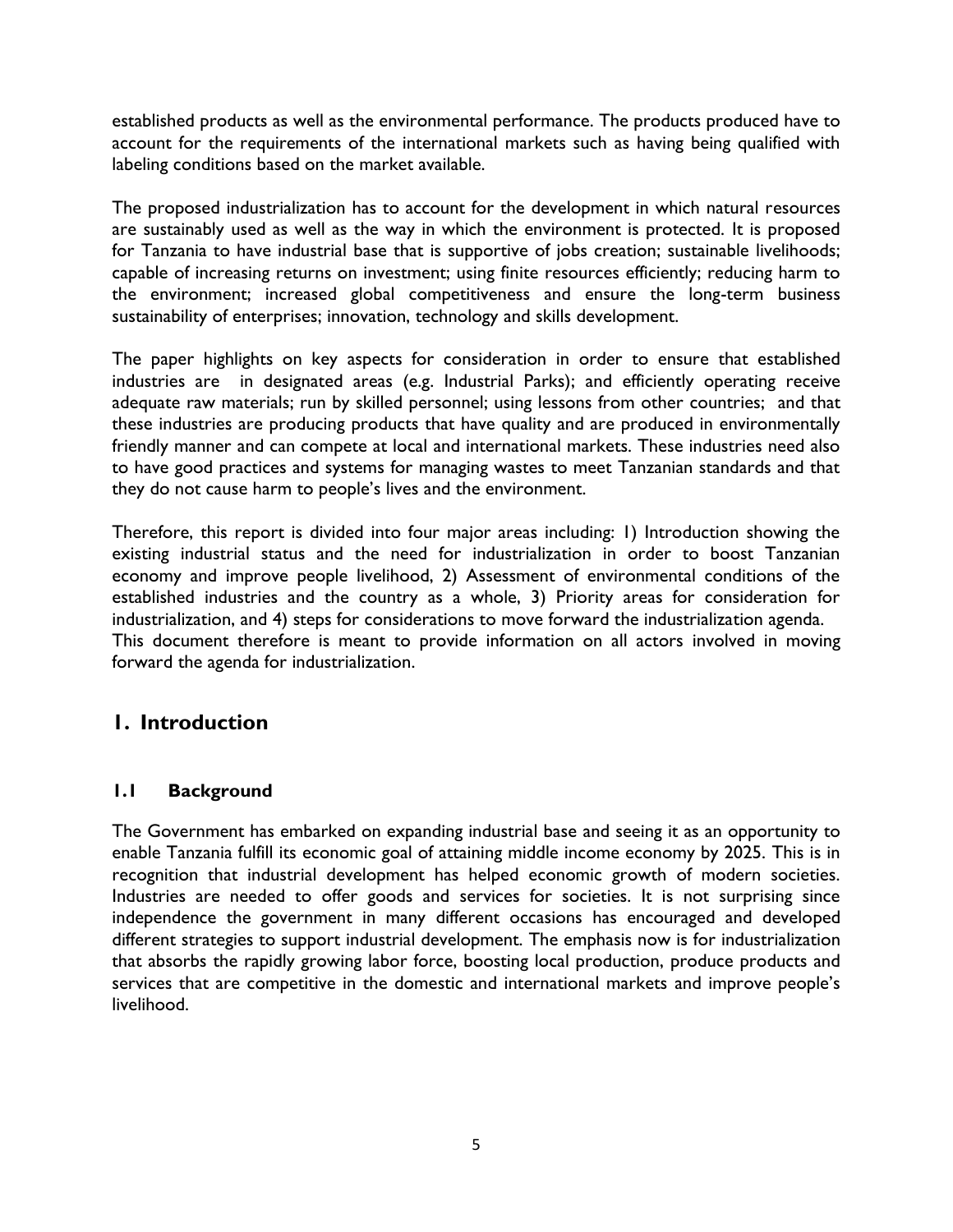Industrial development *policies, strategies and plans* are key instruments in guiding industrialization process. Numerous policies and strategies have been developed to support industrial development. For instance, the Sustainable Industrial development Policy for Tanzania (SIDP 1196 -2020) was adopted in 1996. In 1999 Tanzania's Development Vision 2025 set the goal of achieving "transformation from weather and market dependent agricultural economy to a self sustaining semi industrialized economy. In addition the Tanzanian mini –Tiger LAN 2020 was introduced in 2005 in an effort to fast-track the implementation of the Tanzania Development Vision by replicating the East Asian model of export –led industrialization (Page, 2016). Likewise, Tanzania developed the Integrated Industrial Development State 2025 (IIDS) with its main focus on type of industries to be established, the need for clustering industries based on the availability of raw materials and energy resources. The IIDS has also highlighted the need to have strategically located industries. IIDS also recognizes the importance of infrastructure development, technological advancement, innovations and adding value to assets before exports.

### **1.2 Industrial contribution to the GDP**

Industrial development is a key to any country's progress and development. It is as well capable of absorbing large number of skilled workers and strengthens the economy. Industrial development played an important role in the economic growth of countries like China, the Republic of Korea, Taiwan and Indonesia. Experience from these countries indicates that they attained strong economy due to industrialization because of more diverse and manufactured products increase the chances for sustained growth.

Focus on industrialization is not new in Tanzania. Since independence, the government has put emphasize on industries with the idea of becoming independent from colonial powers. However, most of the industries established in the post independence period could not survive consequently leading to reduction in the role of industry in the economy. For instance the share of manufacturing in GDP fell from more than 22 percent in 1975 to about 10 percent in 1990 (Page, 2016). Formal manufacturing industry has grown significantly in the last decade in Tanzania and data available indicate that between 2000 and 2010, manufacturing value added (MVA) more than doubled in real terms from US\$894 million to US\$1,992 million (UNIDO 2012). Since 2010 growth of the manufacturing sector has continued to outpace overall GDP growth, but it has lagged growth in a number of services sectors (Page, 2016). Contribution of manufacturing industries on economic growth shows positive trend and that Tanzania is performing well when compared to other countries in Sub Saharan Africa as shown in Figure 1 below. Despite these trends, Tanzania is still at infant stage of industrialization when compared to other countries.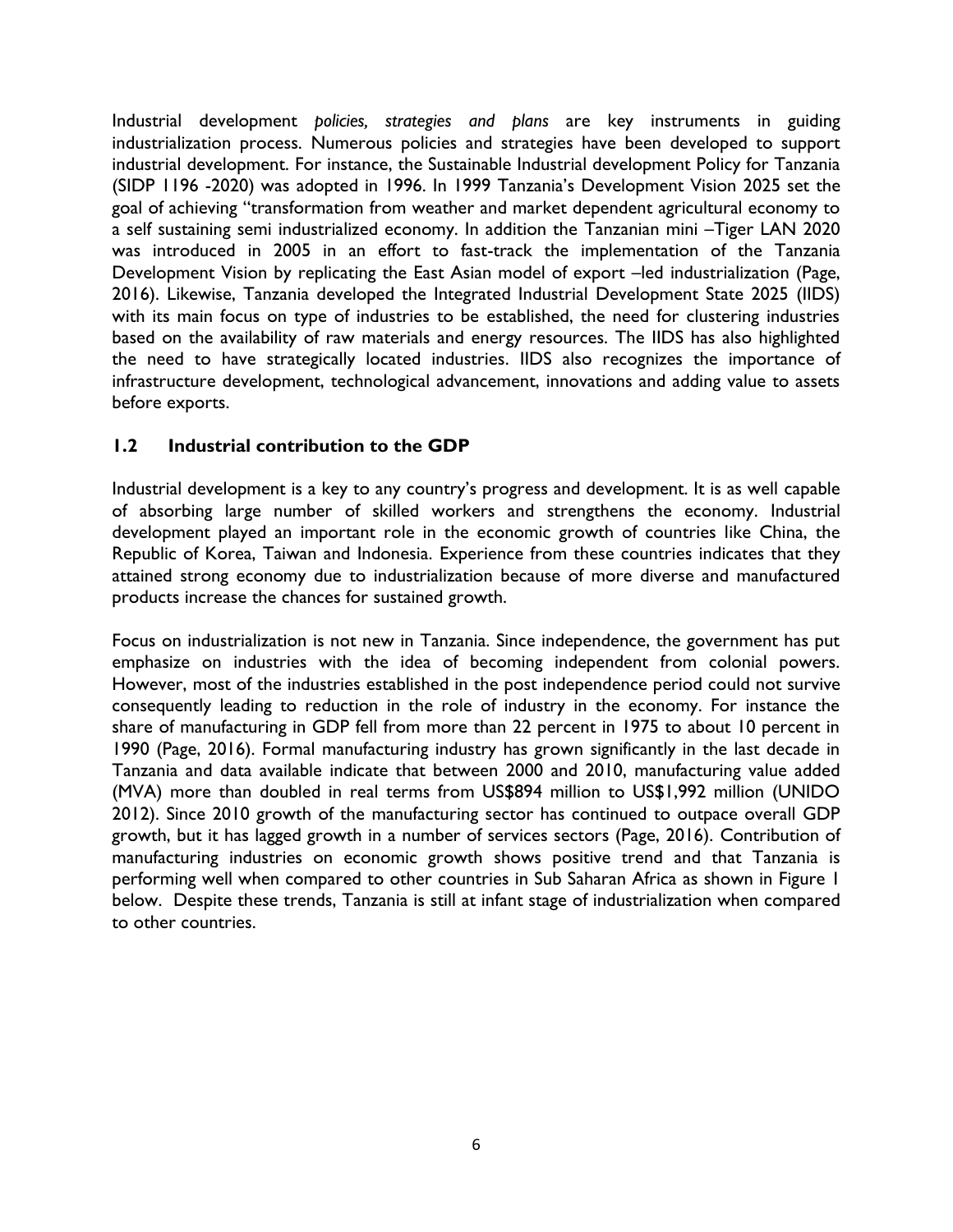

Figure 1: Trends in Manufactured Trade as Percentage of Total Trade *2000 -2010 (Source: URT & UNIDO (2012) Tanzania Industrial Competitiveness Report, 2012* 

#### **1.3 Drivers for Industrialization**

Through history, industrial establishments are increasingly responding to the global demand of making the business economically sustainable through consideration for appropriate technology that accounts for environmental protection. The industrialization agenda envisaged in Tanzania has to provide mechanisms to tap on industrial economic contributions as well as taking into consideration their ecological (environmental) footprint. The consideration of diverse industrial activities and their corresponding activities require interventions that advocate for efficiently use of resources and protection of the environment. Changes happening in the world now have pushed industries to add value to the business by ensuring optimum use of raw materials and energy resources. Industrialization involves mechanisms that would ensure industries established are resilient and adaptable to economic, social and environmental conditions. Industrialization in some countries has been attained through innovations, availability of adequate labor force, raw materials, capital investment and opportunities for trade. Close examination of countries that are industrialized has shown that there are diverse factors that are necessary for industrial development including among others factors described in Table 1 below: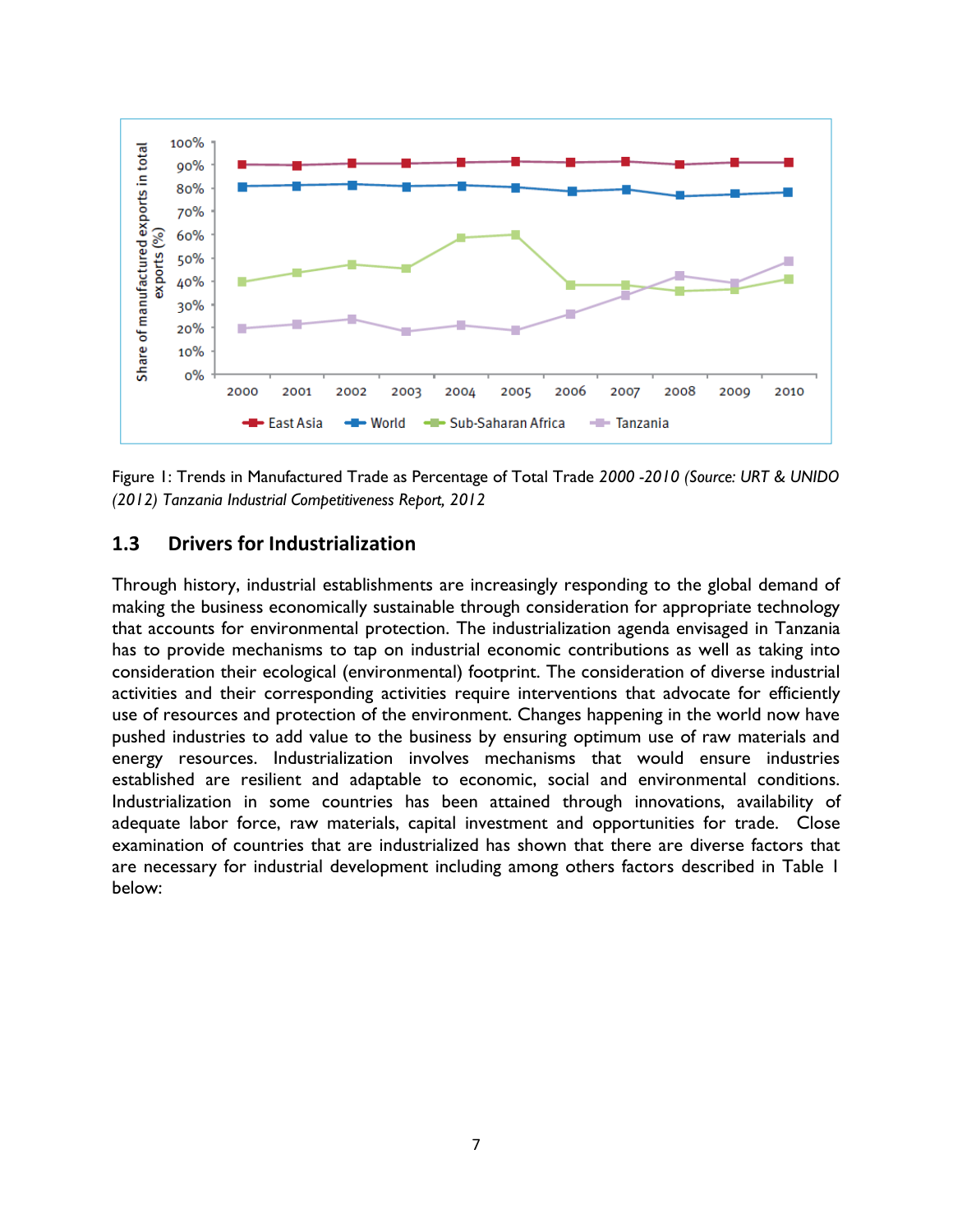| Table 1: Factors necessary for Industrialization |  |  |  |  |  |  |
|--------------------------------------------------|--|--|--|--|--|--|
|--------------------------------------------------|--|--|--|--|--|--|

| <b>Aspect</b>         | <b>Description</b>                                                           |
|-----------------------|------------------------------------------------------------------------------|
| <b>Political will</b> | The government has to demonstrate strongly its willingness to                |
|                       | support industrialization.                                                   |
| Tranquility           | Investors are more likely to invest in peaceful countries that are           |
|                       | governed by the rule of law. Peace is considered to be an important          |
|                       | factor for any kind of development agenda. Historically, countries           |
|                       | that have political instability tend to have less industrial investments,    |
| Governance            | Investors need assurance in terms of stability that guarantees the           |
|                       | private property against nationalization and expropriation.                  |
| <b>Ecology</b>        | Ecological consideration is a key element for industrial development.        |
|                       | It involves identification of existing environmental conditions              |
|                       | together with strategies to protect the environment from damage              |
|                       | caused by industrial establishment.                                          |
| <b>Resources</b>      | Resources are necessary for any industrial establishments and they           |
|                       | include aspects such as land, water, energy, waste and materials             |
|                       | used or consumed during industrial development and operation.                |
|                       | Tanzania has advantage in terms of energy sources that include hdro          |
|                       | sources, coal, solar energy, biomass, wind & gas.                            |
| Economic              | Sustaining industrial based economy is influenced by many factors            |
| Consideration         | such as location of industries in connection with accessibility of raw       |
|                       | materials and transportation infrastructure for both raw material            |
|                       | and products.                                                                |
| Community             | Establishment of industries should account for the communities in            |
| participation         | the neighborhood. Peoples' needs have to be incorporated during              |
|                       | planning stage. In addition, potential impacts have to be identified in      |
|                       | order to avoid conflicts when industries are in operations. The              |
|                       | communities should as benefit from employment opportunities,                 |
|                       | services and infrastructure systems that are supportive to the               |
|                       | industrial establishment.                                                    |
| Plans                 | Environmental planning is a key element for industrialization.<br><b>The</b> |
|                       | key tools considered to have the most relevance<br>the<br>in                 |
|                       | development of industrial areas include local planning strategies,           |
|                       | rezoning of region and local planning schemes, and local structure.          |
| Supportive            | The inflow of foreign investment to the country has an important             |
| policies,             | contribution in the promotion of the Industrial Development.                 |
| legislation           | Therefore, established policies and legislation need to give                 |
| strategies and        | confidence to investors. The institutional and legal framework has           |
| institutional         | to govern effectively the industrial establishment. Compliance and           |
| framework in          | enforcement should be applied fairly to all investors.                       |
| place                 |                                                                              |
| Infrastructure        | Industrialization requires stable infrastructure support mechanisms          |
| development           | such as having reliable power supply. Government intervention is             |
| supportive of         | needed in providing a well planned industrial base with adequate             |
| industrial            | physical infrastructure services. Infrastructure has helped countries        |
| establishment         | to industrialize faster. Development of infrastructure systems such          |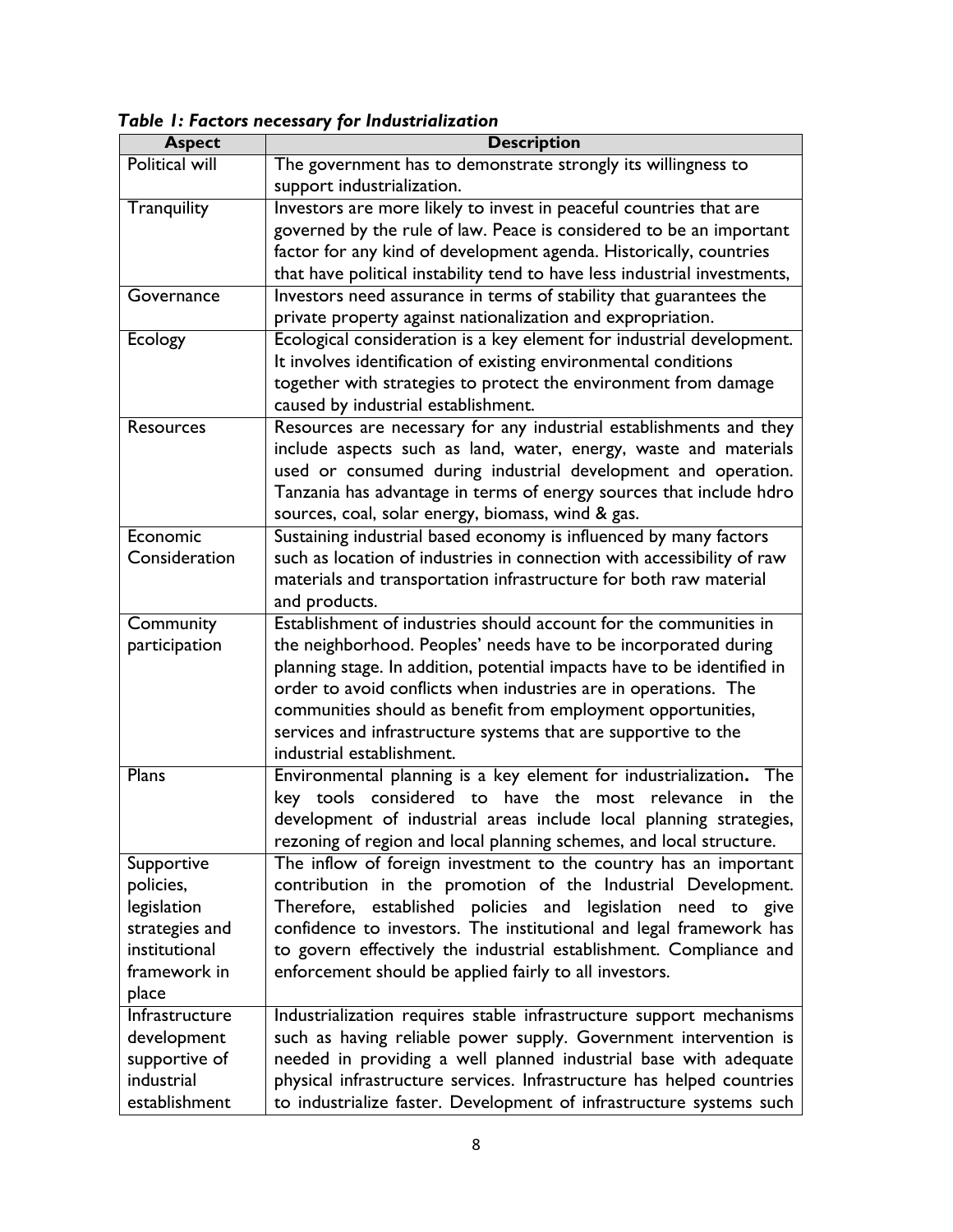| and activities:                                                    | as road, railway, telecommunication, electric power and water<br>supply service are among the major important tractors that can<br>expedite the development of industry and private inventors. But,<br>the infrastructure system has to be designed with environmental<br>consideration in order to avoid the subsequent environmental<br>impacts. |
|--------------------------------------------------------------------|----------------------------------------------------------------------------------------------------------------------------------------------------------------------------------------------------------------------------------------------------------------------------------------------------------------------------------------------------|
| Knowledge and                                                      | Developing effective human resource is necessary for supporting                                                                                                                                                                                                                                                                                    |
| <b>Skills</b>                                                      | industrial development activities that incorporates environmental<br>measures.                                                                                                                                                                                                                                                                     |
| Technological<br>change and<br>innovations<br>driven by (R &<br>D) | Technological advancement and innovations have proved to be a<br>catalyst for industrial development in many countries. These aspects<br>should not only be considered for production rather should account<br>for the quality and environmental management practices.                                                                             |
| Market                                                             | For industrialists consideration should be on exports and increase                                                                                                                                                                                                                                                                                 |
| Penetration and                                                    | business niche and competitiveness. Industrialization process                                                                                                                                                                                                                                                                                      |
| export oriented                                                    | involves strong competitiveness in the world market; available                                                                                                                                                                                                                                                                                     |
| industrialization                                                  | information with regard to the type of products, price, and timely<br>supply of products in the required area should be availed to them.                                                                                                                                                                                                           |
|                                                                    |                                                                                                                                                                                                                                                                                                                                                    |

#### **1.4 Industrialization and its impacts on the environment**

Tanzania has a landscape of about 945,087 square kilometers, made up of ocean, lakes, arable and non-arable land mass, hills and mountains. The country is one of the most mega bio-diverse countries and is also endowed with various environmental resources including land, air, atmosphere, water, wildlife, forests, mineral resources, wetlands, renewable energy sources, oil and gas, etc. This calls for strong measures for the protection and management of it so as to ensure that it continues to support services for a healthy society and strong economy.

Protection of the environment and economic growth are often seen as competing aims. The interdependence between economic activity, ecosystems and natural resources present not only opportunities but also environmental challenges. The output of any economy depends on both the quantity of inputs it uses and the efficiency with which these inputs are used. Increase of industrial activities and development projects result to high demand of resources for raw materials and utilities, encroachment of sensitive areas such as wetlands, increased amount of waste generated, air pollution, indiscriminate disposal of liquid and solid wastes which pose health risks.

There are two theories linked to economic growth and environmental degradation. One school of thought have argued that problems associated with resource use, pollution, ozone depletion and global warming are predominantly the result of industrialization and consumption rates in industrialized countries. Others have argued that problems associated with access to safe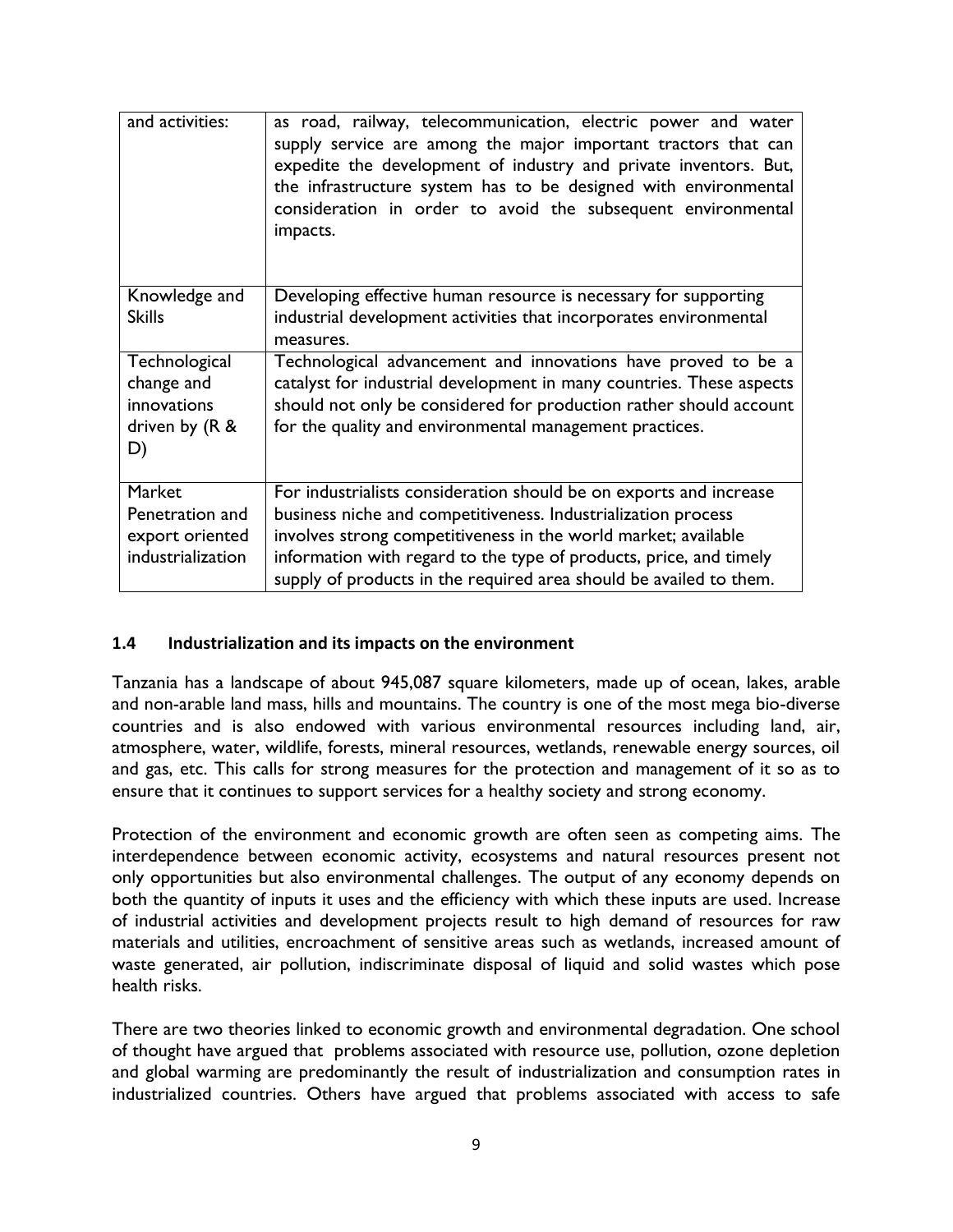drinking water, decent sanitation, loss of biological diversity, desertification and deforestation are of greater relevance to developing countries. But, industrial establishment being small, medium or large depends on human interaction with land and natural resources. Industrialization as it has been for the developed countries and now rapidly industrializing countries such as China, India, and Brazil influence urbanization and consumption thus changing people livelihood. However, increased industrialization tends to have its own impacts such as increased pollution and biodiversity loss. Likewise, unsustainable land use practices for agricultural activities to feed into industries have impacts on water availability.

The National Environmental Policy, 1997 has identified six major environmental challenges including land degradation, deforestation, degradation of aquatic ecosystems, lack of clean drinking water and sanitation, and loss of wildlife habitats and biodiversity. Environmental challenges in Tanzania continue to grow, and now include: unsound disposal mechanisms for both solid and liquid waste; increased deforestation that has subsequent effect on ecological systems; unsustainable mining activities, unsustainable fishing and agricultural practices. In some places, construction of touristic site in protected areas, construction of industries in residential areas. Industries is one of the sectors contributing significantly to the above problems such as land degradation mainly during extraction of raw material and energy resources; industrial pollution causing degradation of water sources.

The relationship between industrial activities and their environmental and social impacts are complex and vary spatially and temporary. Industry and its products has impacts on the natural resource base through the entire cycle of raw materials exploration and extraction, transformation into products, energy consumption, waste generation, and the use and disposal of products by consumers. Industrial production effects the environment through natural resource depletion (water, air, energy, materials and the reduction of biodiversity) and through pollution of the environment (both physically through production plant and through toxic emissions, whether during production or in product use or disposal). Therefore, industrial developments without environmental consideration are generally regarded as one of the primary cause of environmental degradation and exhaustion of natural resources base.

Industries involve investments in infrastructure: energy, transportation, communication and distribution systems, water and air supplies, human settlements patterns, human life style patterns. All these have both direct and indirect environmental impacts. The magnitude of environmental impacts is characterized by the attributes of industrial chemical, physical, technical and biological aspects.

Environmental impacts associated with industrial establishment and its related activities include:

- The raw material and energy resources preparation leads to the depletion, destruction or transformation of the natural resource base, lands, and soils
- Environmental pollution during manufacturing/processing) stages particularly when environmentally unsound technologies are used;
- Product use stage release some wastes that could be detrimental to the environment
- Waste generation after the product end use, and associated problems as a result of re-use, recycling of the products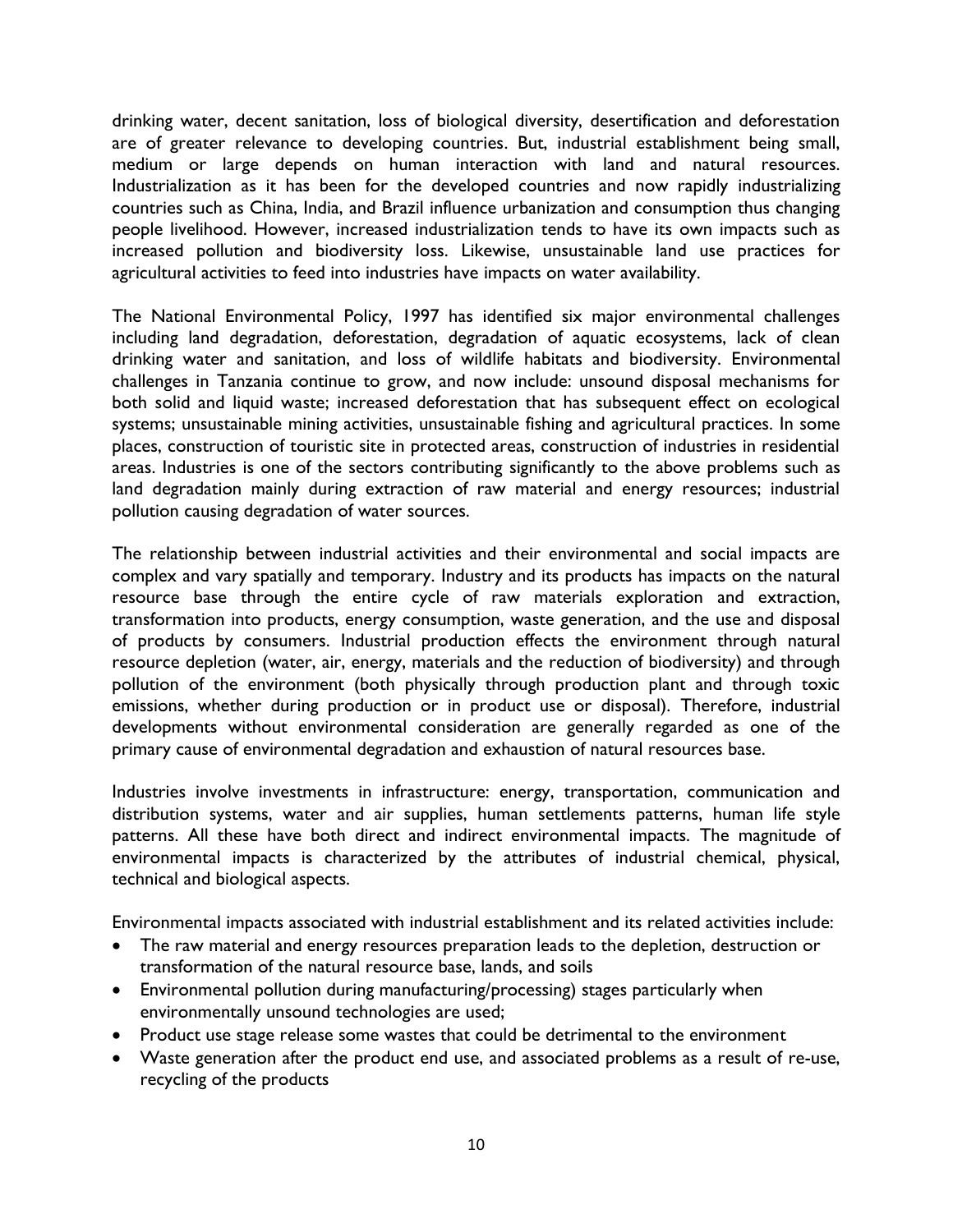Most of the established industries in Tanzania are located near sensitive areas (Lakes and Rivers) and failure to adequately manage wastewater, for instance, has impacted both aquatic and terrestrial organisms. Contamination of water bodies such as Msimbazi River (Dar es Salaam) Lake Victoria, Themi River (Arusha), Karanga River (Moshi) has been reported. Furthermore, industrial establishment tends to influence other conditions such as intensified agricultural activities, and urbanization; all of which have their own environmental impacts. History has provided a useful lesson particularly when one examines cases such as that of mercury and cyanide contamination of water bodies that led to Minimata diseases in Japan.

Similarly, chemical products have greatly improved health and life expectancies; increased agricultural production; raised comfort, convenience, and the general quality of life; and expanded economic opportunities. But, these products tend to have severe impact on the environment and the public health. Some of the released chemicals are known to cause cancer and birth defects and have long-term genetic effects.

### **1.5 Industrial Environmental Status**

Tanzania industrial establishment is characterized by many features and their associated pollution problems are mainly attributed to conditions such as having industries built in unplanned areas, use of outdated technology and dilapidated systems, industries being poorly maintained, lacking of environmental safeguards, uncertified products and industrial processes. The government is well aware of all the environmental challenges associated with industrial establishment and other activities including air and water pollution, loss of biodiversity,

Experience from other countries indicates that industrial establishment tends to influence public health concerns, public health, sanitation, energy consumption. The resource base will always be under pressure as raw materials are exploited to feed on increasing demand for industries. Poor planning of industrial establishment tend to create conditions where industries are built in residential areas and their subsequent environmental problems causing conflicts between investors and communities in the neighborhood. Other problems associated with industrial establishment are the uncontrolled urbanization and increased urban sprawls, deforestation that has subsequent effect on ecological systems, degradation of aquatic ecosystems, natural resources depletion and loss of wildlife habitats and biodiversity.

Management of such environmental problems requires measures before industrial establishment such as undertaking environmental impact assessment (EIA). Failure of having adequate measures tends to influence poor management of emissions, liquid and solid wastes. Despite importance of EIA, industrialists have argued it is something that is delaying "industrialization." The question we ought to ask is what kind of industries we want in absence of EIA. Others have argued that associated costs for environmental measures would suppress investment. But this argument has proven unjustified as industries with appropriate measures tend to have assured business.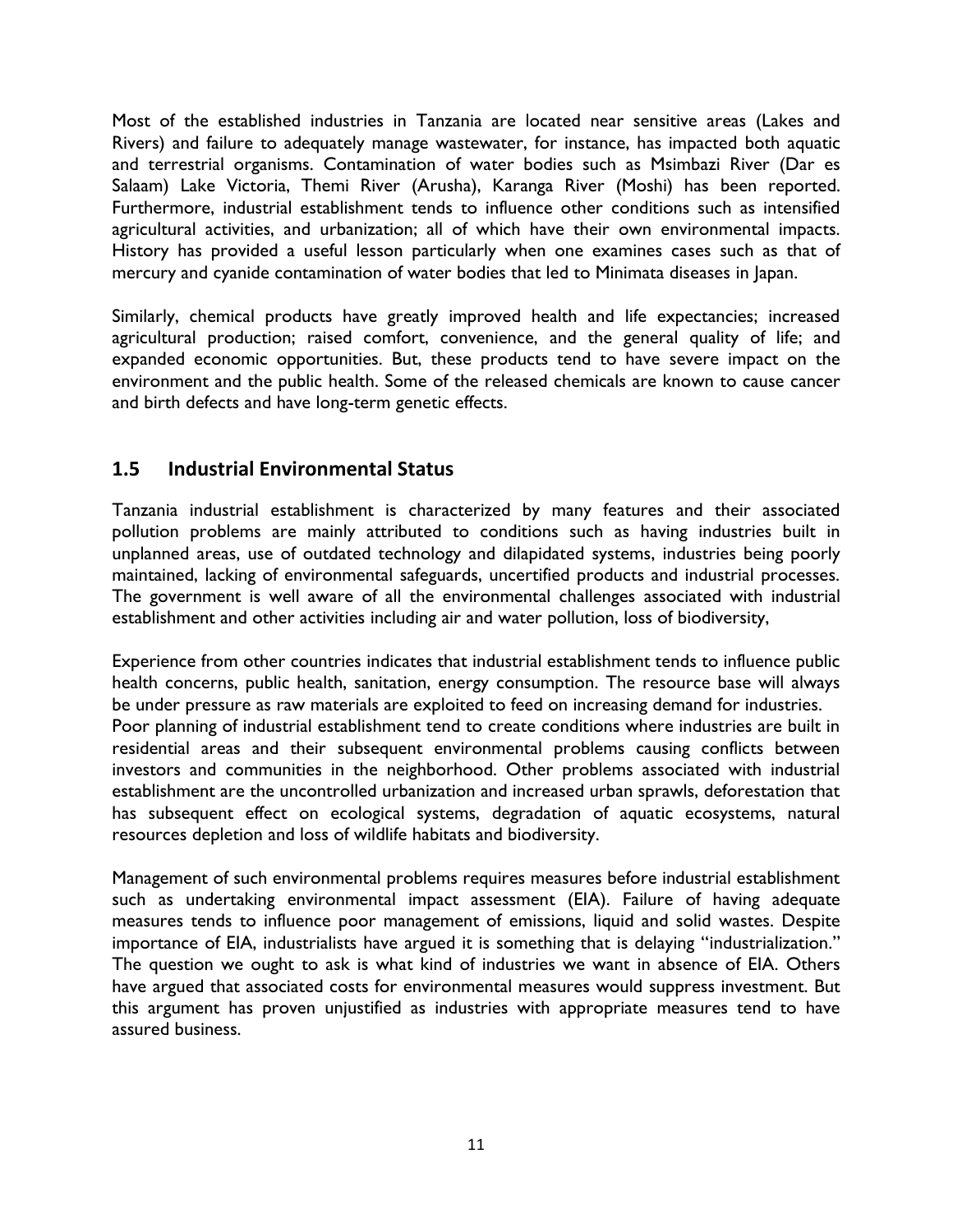# <span id="page-12-0"></span>**2. Justification and Objective of the Report**

- There are more stringent environmental regulations than before that are pushing industries to incorporate environmental measures.
- Industries in the world are increasingly striving to reduce the impact of processes, products and services on the environment in order to compete in the world market and make their industries sustainable.
- The globalization process has driven the international market into using conditions for countries to communicate and be accepted based on the achievement of integrating and using international standards.
- There is growing interest among the consumers all over the world regarding protection of environment in which they live.
- Worldwide evidence indicates people are concerned about the quality and environment and are changing their behavior and expecting industrialists to accommodate their need.
- In order to ensure sustained business, products have to be produced in environmentally friendly industries, and green marketing has emerged which speaks for growing market for sustainable and socially responsible products and services.

# <span id="page-12-1"></span>**3. Using this document**

This document is intended to be used and applied by different stakeholders involved in the industrialization process in Tanzania. These stakeholders include but not limited to regulatory agencies, planners, local governments, industrial operators, natural resources management, academicians, and community groups. It is the document that is aimed to guide and facilitate decision making process in the industrialization process that accounts for environmental management. The document has been prepared using available recourses and information at the time. But, it will be updated to accommodate new changes in policy, technology as well as situation on the ground.

# <span id="page-12-2"></span>**4. Kinds of Industrialization to be attained**

It is well recognized that environmental change is mainly a function of variables such as population growth or demographic change; life style or affluent; and technological change. Industries are very much known for their impacts to the environment and the emphasis globally and locally has been on developing industrial base that is sustainable. Tanzania has the opportunity of avoiding the mistakes that were experienced by richer countries when expanding their industrial base. The knowledge base now is greater than before and can be used to determine the production methods that encourage use of renewable energy resources, optimize use of raw materials as well as recovering raw materials and energy from wastes. Industries are concerned with enhancing good reputation and image of the business to the public and competitors, avoiding high costs to be incurred if they violate the legislation, avoiding risks being involved when inspected or detected of any violations and sanctions to be imposed, promoting their businesses through certification on the quality of the products (ISO 9000) and environment (ISO 14001), and avoiding negative reactions from public and within the industry's sector.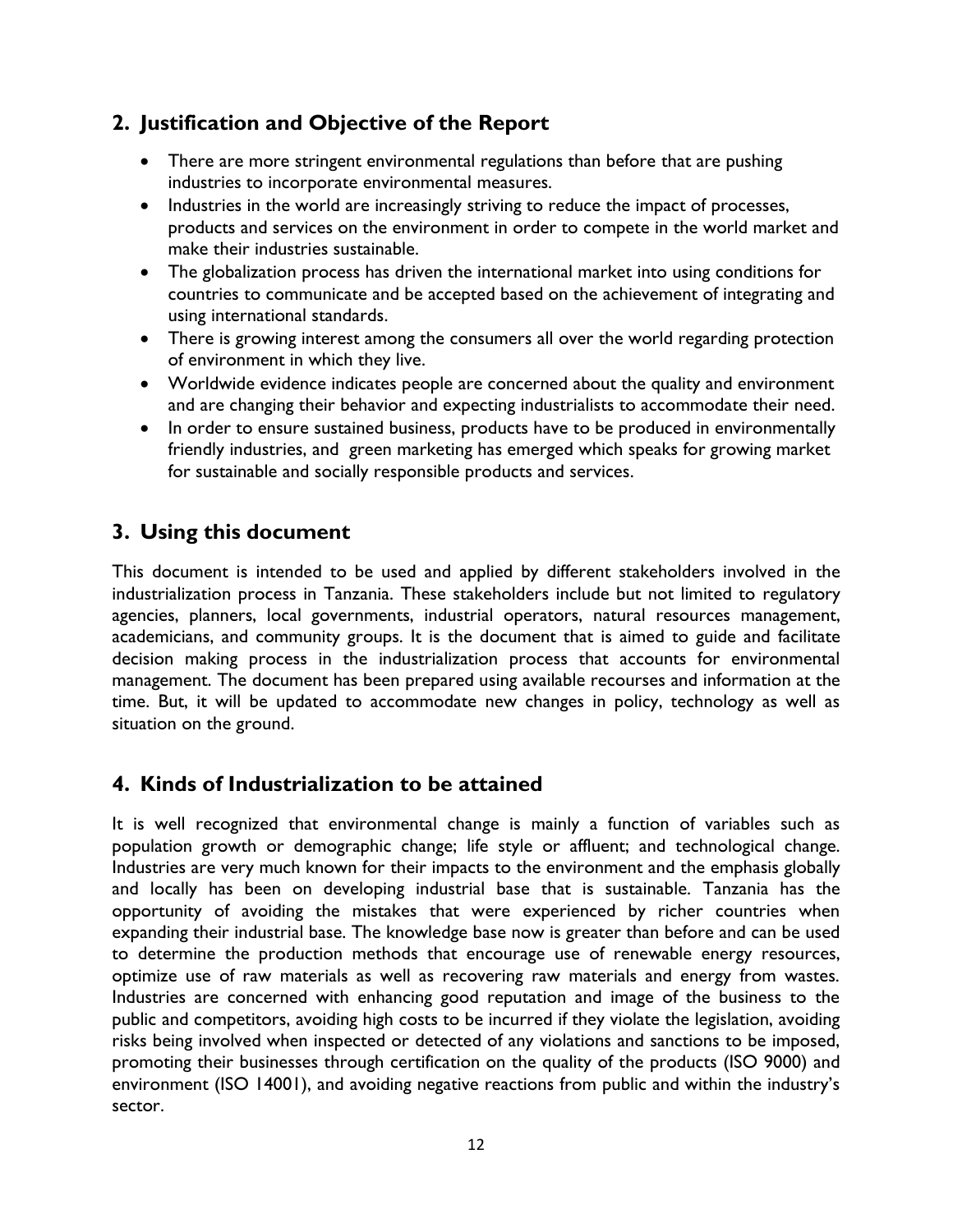#### **4.1 Environmentally friendly industries with less ecological footprint**

Industrial growth will lead to increased consumption of raw materials as well as energy resources. The emphasis should be on establishing industries with minimum effect to the environment and public health. In many cases pollution is considered as a generation of waste, and a symptom of inefficiency in industrial operations. But, pollution can be examined differently as a mechanism in which a company is losing materials. Industries have to efficiently invest in processes that are capable of producing less waste in order to reduce environmental pollution and at the same time optimize the use the valuable resources. Industrialization has to recognize the improvement in the environmental quality by using more efficient and less polluting goods and services. It is of paramount importance to encourage production of goods and services that bring basic needs, while reducing the use of natural resources, toxic materials and generation of wastes.

Historically, industries have consumed resources excessively and discharging their waste haphazardly thus contaminating air, water, and soil. They are the communities and government agencies bearing huge costs particularly when responding to environmental pollution and degradation. More often environmental costs of industrial establishments are not included in the business plan. Consequently, the burden in terms of health problems and damaged ecosystems are externalized and taken by other entities. Industries have to take responsibilities on what is referred to internalizing the costs. Industries have to learn from the past in order to take a new direction that is not detrimental to the environment.

#### **4.2 Producing quality products/services that are competitive at both local and international markets**

The globalization has created the situation in which countries in the world are very much interlinked and inter connected particularly on issues related to trade and investment. Quality of products and environmental management are inseparable entities for industrialization. More often products from Africa and other developing countries fail to compete at the international market due to substandard quality. Now the international market require fulfillment of environmental requirements for exported products, and environmental concerns rank after quality and price in purchasing decisions.

#### Trade Sanctions

Countries in the world have been using trade sanctions to secure adoption of environment principles. In order to protect locally produced products some countries have based their arguments on quality and environmental grounds. They restrict trade on the basis of the environmental impacts on how products are made or processed. Therefore, local industries have to ensure that they produce product that are competitive in terms of quality and price in order to easily access the global market. The challenge in Tanzania is that, most of the established industries use outdated technologies, have limited capital resources as well as low levels of managerial skills that limit them from becoming competitive and compliant. These issues have to be addressed in order to compete in global market.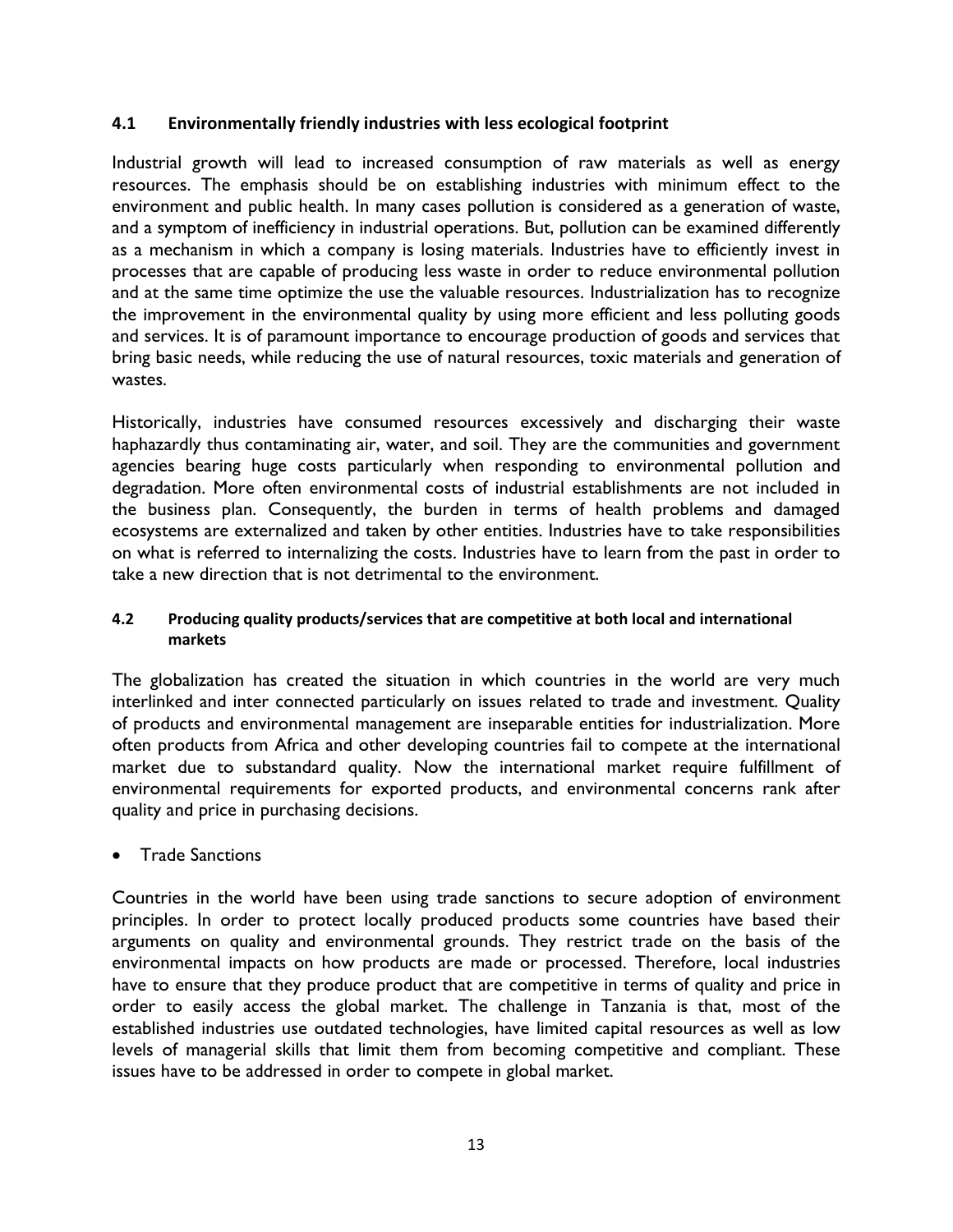#### **•** Green Marketing

Fulfilling quality and environmental requirements is famously known as "The green marketing". It is a mechanism that characterizes the emphasis of environmental issues in marketing and trading. It has an important role to promote and reinforce the idea of environmental protection and sustainable development both in the minds of the customer and the firms. Many industries worldwide particularly those selling their products internationally are adopting "green marketing" practices. This is mainly because consumers have become more conscious about the product they consume in term of quality and environment and they ask for environment-friendly products. Environment-friendly products are seen as safe use. As a result, green marketing has emerged, which aims at marketing sustainable and socially-responsible products and services. The industrialization agenda should account for compliance to international standards, capability to conduct quality tests and issuance of certificates that are globally recognized.

#### • Competitive Quality of Products

The international consumers increasingly support eco-labelling and mandatory carbon footprints. Industrial exports need to account for the accepted international standards such as eco labelling particularly when we want to export our products to the markets in Europe, US and Asia. Products and service have to compete equally at the international market. Therefore, both the local and international should determine nature of industrial establishment we want to establish.

Developed countries have been successful in industrializing their countries and achieve middle income economy by incorporating environmental measures in the plan. They have products and services that are competitive in terms of quality and price at the local and international markets using tools such as Carbon Footprint, Water Footprint, ISO standards and Eco-labeling.

Product Environmental Assessment Tools help determine impacts of products or services on the environment. For instance, Life Cycle Assessment (LCA) can be used to assess the environment impact and resources used throughout a product's life cycle. Carbon Footprint (CF) is another tool that can be used and it measures the amount of greenhouse (GHG) emissions caused by a particular activity or entity (From "Cradle-to-grave" or "Farm-to-fork" or "Field-to-Wheel").

Eco-labeling is affixed to products that pass eco-friendly criteria laid down by government, associations or standards certification bodies. Products awarded an eco-label have been assessed and verified by an independent third body and guaranteed to meet certain environmental performance requirements. However, compliance with eco-label requirements is voluntary. Both Eco-label and can use tools such as LCA. Eco-labels are tools used to communicate quality and environmental consideration of Firms and each country has its own system such as Germany: Blue Angel (Germany); The Swan (Nordic Eco- labeling); Environmental Choice (Canada); Eco-Mark (Japan); Eco-label (EU); Eco – Mark (India)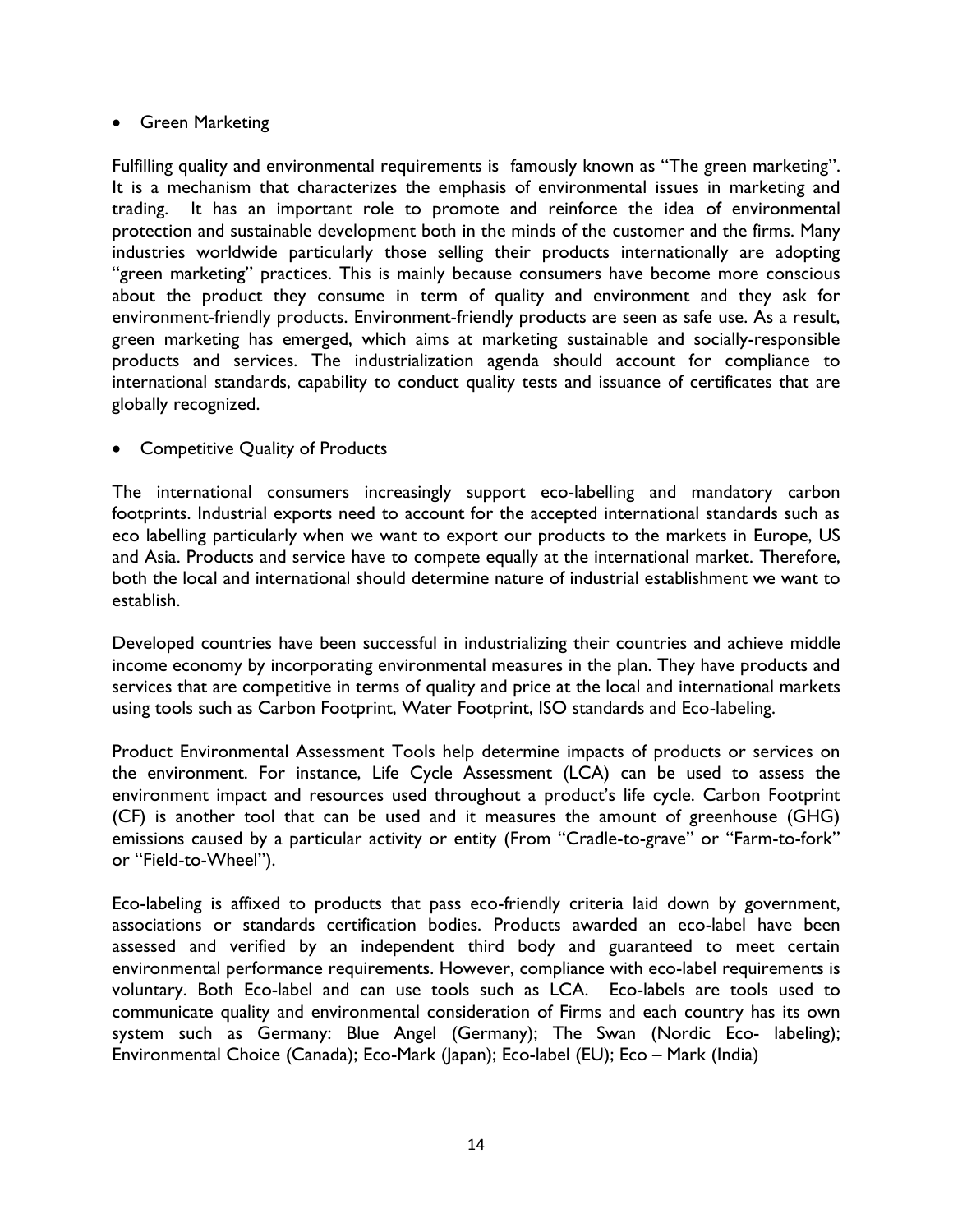Tanzania need to deviated from carbon-intensive methods and encouraging a low-carbon development trajectory. Taking advantage of new innovations, technologies and business models on a pathway that uses our natural resources optimally and efficiently as inputs to an industrialization process powered by our endowments of alternative sources of energy that are environmentally friendly.

Increased industrial activities are more like to generate huge amounts of wastes including hazardous. Failure to incorporate environmental measures will lead to public health concerns associated environmental pollution and degradation. The production process should also maintain high environmental standards while safeguarding people's health and integrity of the environment. Products such as flowers produced in Tanzania are faring well after fulfilling those international standards. But, the history remind us that the export ban of fish products from Tanzania and other East African Countries due to high levels of microbiological contamination in 1990s was a result of not complying to the environmental requirements that are accepted internationally. In other words these products did not satisfy the international market based on the quality and environmental requirements.

Therefore, with industrialization it is important that measures to reduce, control, and prevent industrial pollution will need to be strengthened. If they are not, pollution damage to human health could become intolerable in certain cities and threats to property and ecosystems will continue to grow. In general, industries and industrial operations should be encouraged that are more efficient in terms of resource use, that generate less pollution and waste, that are based on the use of renewable rather than non-renewable resources, and that minimize irreversible adverse impacts on human health and the environment

# <span id="page-15-0"></span>**5. Assessment of Environmental Conditions of the Existing Industries**

Many developed countries are striving to boost their economic growth through industrial establishment. However, Environmental conditions are continuing to worsen. The amount of pollutants caused by industrial growth is increasing and environmental health problems also escalating. Experience form inspected industrial establishments have shown the following:

#### **5.1 Increased Pollution Load**

Pollution is a major problem in urban area particularly in industrial sites. Both manufacturing and processing industries have contributed to the release of wastes in all mediums (air, water, and soil). The pollution load has already been felt and increasing in waste receiving bodies (air, lakes, rivers and the ocean) due to the increased development projects. This problem is caused by facilities lacking effective systems to treat and dispose solid and liquid wastes. The combined results of these problems are that both air and water have been contaminated with pollutants, which are detrimental to human health and the environment particularly in cities like Dar es Salaam, Mwanza and Arusha.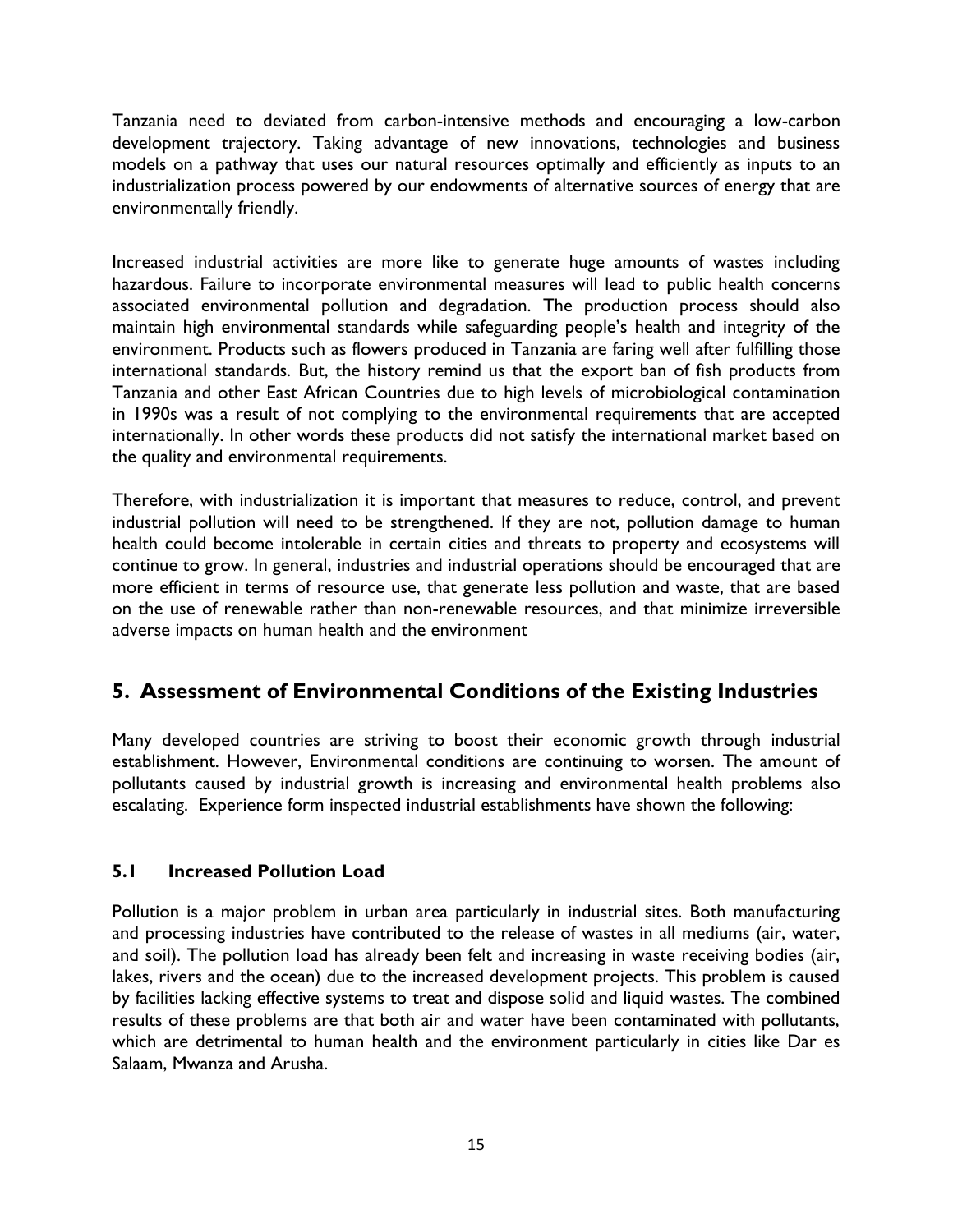Industrialization will lead to increased volumes of solid wastes that have to be disposed off in landfills. These constitute pollution because of the composition of wastes. More often toxic and hazardous materials such as leachate are leaking into soil and water bodies thus affecting people's health and the environment. Vegetables are grown in areas close to the dumpsite thus posing health risks to the consumers.

### **5.2 Liquid Waste Management**

Industries have continued discharging their untreated effluents into water bodies. The effluents released into water bodies are characterized by high oxygen and chemical demands. Chemicals in wastewaters are hazardous and slow-degrading. Industries of major concern are those having operations which require a lot of water and limited effluent treatment plants. Such industries include edible oil, beverage industries, textile mills, tanneries, food processing and pulp and paper. The environmental pollution is further exacerbated by lack of centralized systems for proper treatment of industrial effluents. Likewise, the discharge of nutrients from farms have negative impacts on water bodies causing conditions such as eutrophication e.g. the decomposition of organic matters can influence depletion of oxygen in water bodies thus cause alteration and loss of biodiversity.

### **5.3 Energy sources for facilities and their impacts on Air quality**

The industrialization process in china for instance has encouraged massive consumption of coal, the main source of air pollution; it is a case where industrialization signifies massive emissions. Data available suggests that about 750,000 people in China die each year from respiratory related illnesses due to air pollution. The majority of the facilities inspected in Tanzania use heavy fuel oil and some lacking oil containment for oil spills. Others have switched to using coal as a source of energy. The environmental impacts associated with the use of heavy fuel oil in term of oil spills and emissions are on the increase.

Tanzania is not one of the countries that have significant contribution to the greenhouse emissions worldwide. However, emissions emanating from industries have localized impacts. Types of air emissions depends on raw materials, process and control measures used. About 80% of all industries are located in urban areas. Use of coal, for instance, without considerable environmental measures could lead to significant air pollution. Likewise, heavy Industries like cement factories are some of the examples of industrial establishment that causes air pollution. These industries have been directed to stop operations in order to address problems of dust emissions.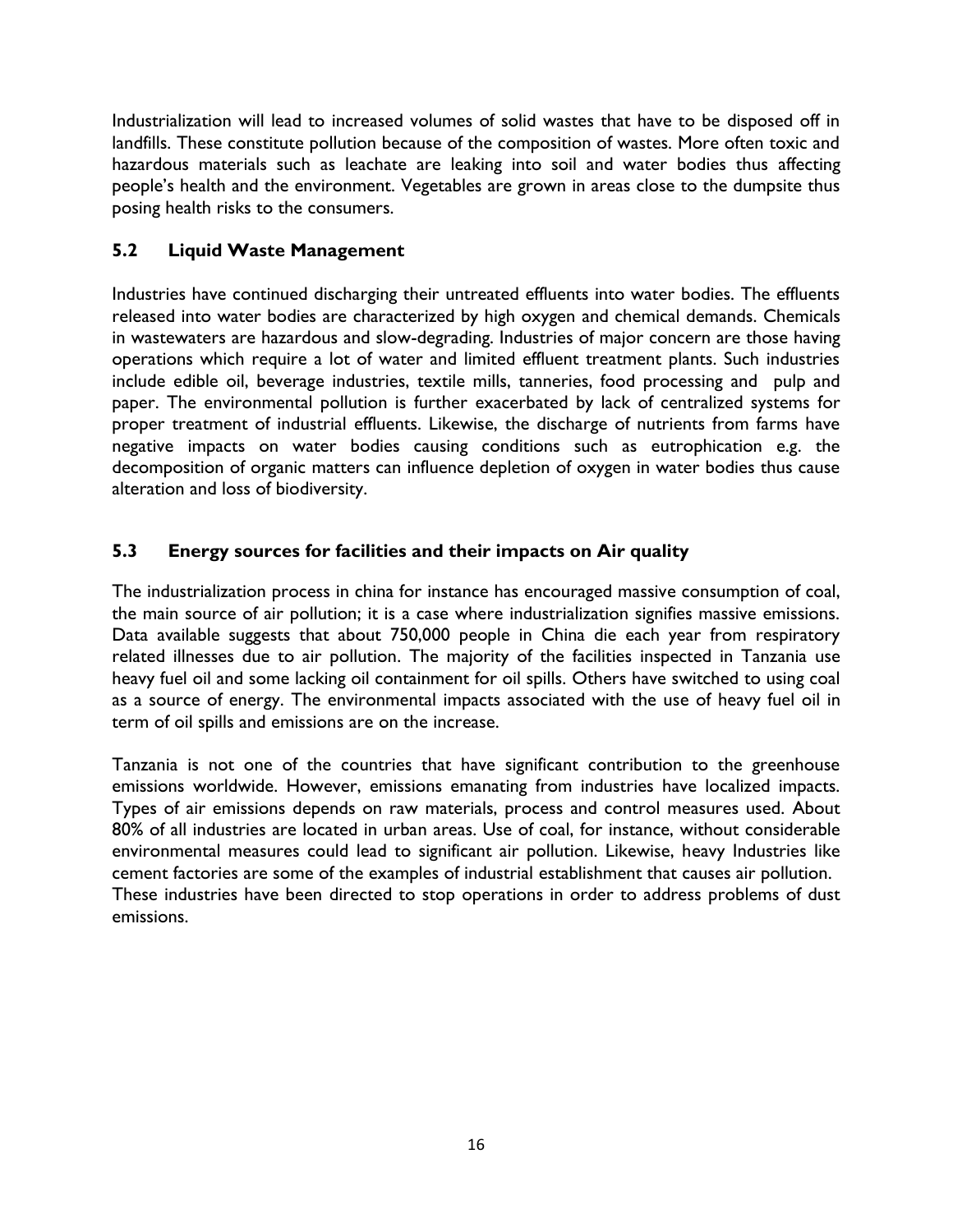#### **5.4 Management of chemical and hazardous wastes**

There is a substantial use of chemicals in Tanzania which come from different sources. Sectors such as agriculture use a substantial amount of chemicals in form of pesticides, herbicides, insecticides. Mining sector is also known to use chemicals such as compounds of cyanide and mercury. Approximately 2,500,000 tons of mining waste /year from large scale mining activities are released into the environment. The wastes generated include highly hazardous chemicals such as cyanide and mercury. These wastes pose risk to human health and the environment.

Poor management of chemicals is a common problem and their impacts are enormous as described by Rachel Carson in her famous book Silent Spring explaining how chemicals have caused health problems and their impacts on biodiversity. Most of these chemicals have both direct and indirect impacts. All chemicals are said to have adverse effects, and their impacts will depend on how they are managed when manufactured, transported, handled, used and disposed.

The discharge of heavy metals and chemicals have severe impacts on the environment, they accumulate in sediments and enters food chain. They bio-accumulate in the food chain and affecting humans and other organisms in the chain.

#### **5.5 Derelict Land**

Disfigured land and damage to the landscape due to the industrial and mining activities is a common problem particularly in mining and quarry sites. It is a result of unwillingness of investors to restore and reclaim degraded land. This problem is now becoming wide spread and increasing every year due to the increased activities related to the extraction of the materials. With industrialization, urbanization increases leading to the increased construction activities that requires deforestation to free up land or extract raw materials for construction. Similarly as the demand for goods increases the demand for raw materials also increases. Metals, aggregate, soil coal and other materials have to be extracted from the earth through mining which leads to land disfigurement.

### <span id="page-17-0"></span>**6. Factors that led to the existing industrial status**

There are numerous factors that have contributed to the above environmental problems. There are both general and specific types for different categories of industries. Environmental monitoring reports at NEMC have recorded numerous challenges that contribute no noncompliance. The assessment by NEMC has revealed that some of the established industries have existed before the enactment of the Environmental Management Act, Cap 191 of 2004. These industries have operated without environmental measures and therefore need to be audited as per EMA, 2004.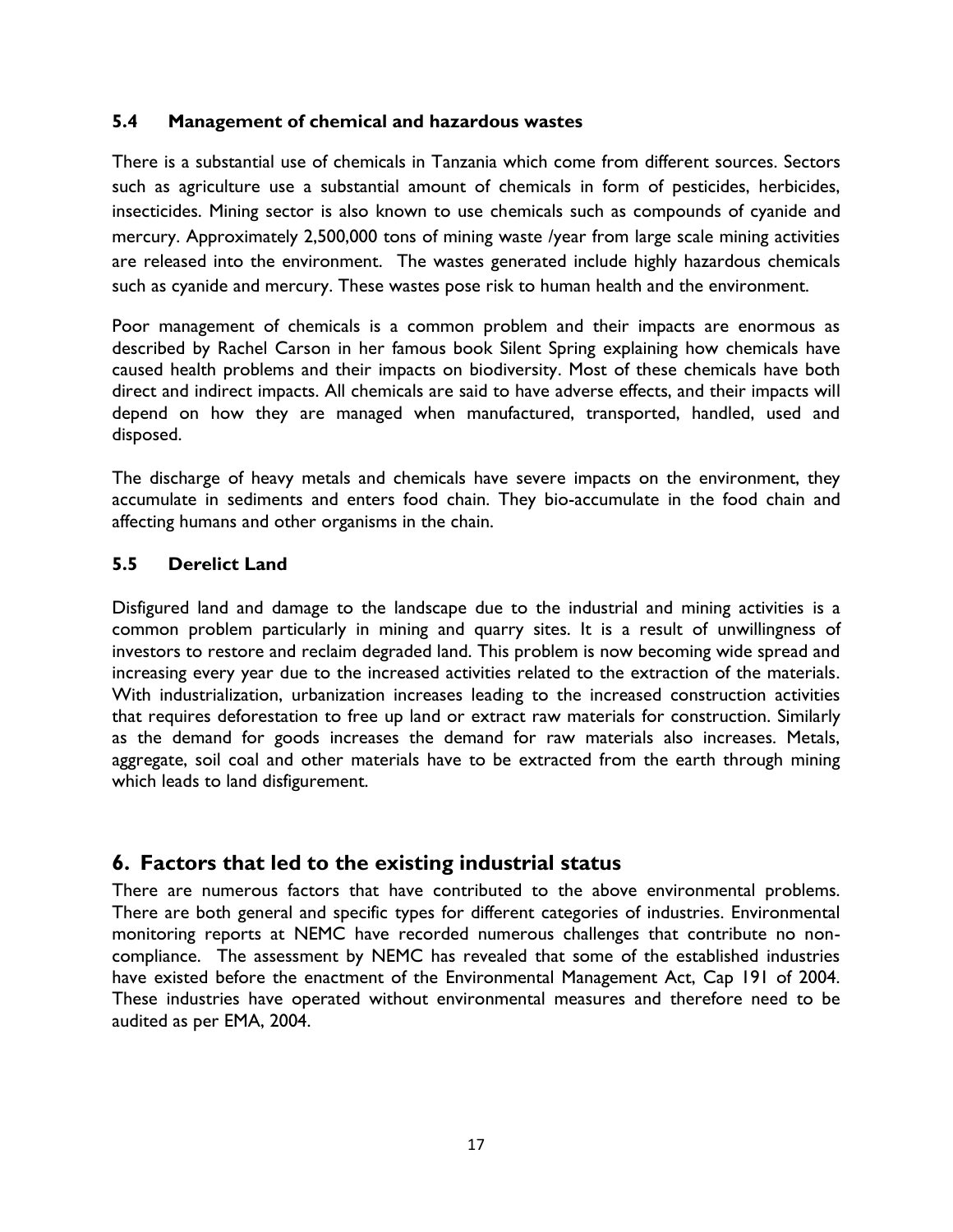#### **6.1 EIA/EA Processes**

Some of the facilities were established at a time when EIA was not mandatory and environmental impacts were not well understood. Either EIA or EA would have provided the opportunity for the facilities to comply with the environmental requirements. Most of the industries were established without undertaking environmental impact assessment. The majority of the facilities inspected do not have EIA/EA certificate and haven't initiated yet the EIA/EA process. Failure to comply with this requirement is posing enormous challenge on managing environmental conditions. More often lack of environmental impact assessment or environmental audit implies other problems such as lack of systems to manage waste water and oils spill. During compliance inspection, proponents raised their concerns that the exercise of carrying out EIA or EA is expensive.

#### **6.2 Lack of voluntary approach for addressing environmental measures**

Many industries are still struggling to incorporate voluntary environmental measures; they lack programs, facilities, and trained personnel needed to manage waste. They do not see this as their obligation until when they are forced to do so. As a result there is poor management of industrial waste as it can be observed through continuous releases of untreated or partially treated effluents to watercourses, haphazard disposal of unsorted solid waste. This kind of approach is threatening the public health and the ecosystems that cater for various services including provisional, regulating, supporting and cultural.

Despite emphasis by institutions such as NEMC to ensure industries have environmental profile and they have adopted environmental management systems, the environmental performances of these facilities have remained relatively low. Industrial monitoring by NEMC has revealed that adoption of Environmental Management System, (EMS) and "Life Cycle Assessment (LCZ), Cleaner Environmental technologies will improve environmental conditions. This is based on EMS systematically manage the interaction of industrial activities with the physical environment, while LCA supports decision making and offers way of approaching problems from the "product chain" perspective. Systems such as Cleaner Technologies ensure optimum use of resources and minimization of wastes, yet many proponents are still using business as usual approach. Lack of environmental management system, low environmental awareness and unwillingness among industrialists to introduce self environmental management system will continue leading to the irreversible environmental damages.

#### **6.3 Failure to adhering to Master Plan and Land Use Plans**

The environmental monitoring conducted by NEMC has revealed that some facilities do not adhere to the Master Plans. Consequently, some industries are not located in proper sites. They are situated in residential areas instead of being in areas designated for industries. In situation like this environmental impacts such as emissions or discharge of industrial waste water are directly felt by people in the neighborhood communities. These people have complained in many occasions to regulatory bodies about the industrial activities in such areas. Other facilities are located in sensitive areas or areas within sixty meters of the water source which is contrary to the environmental law.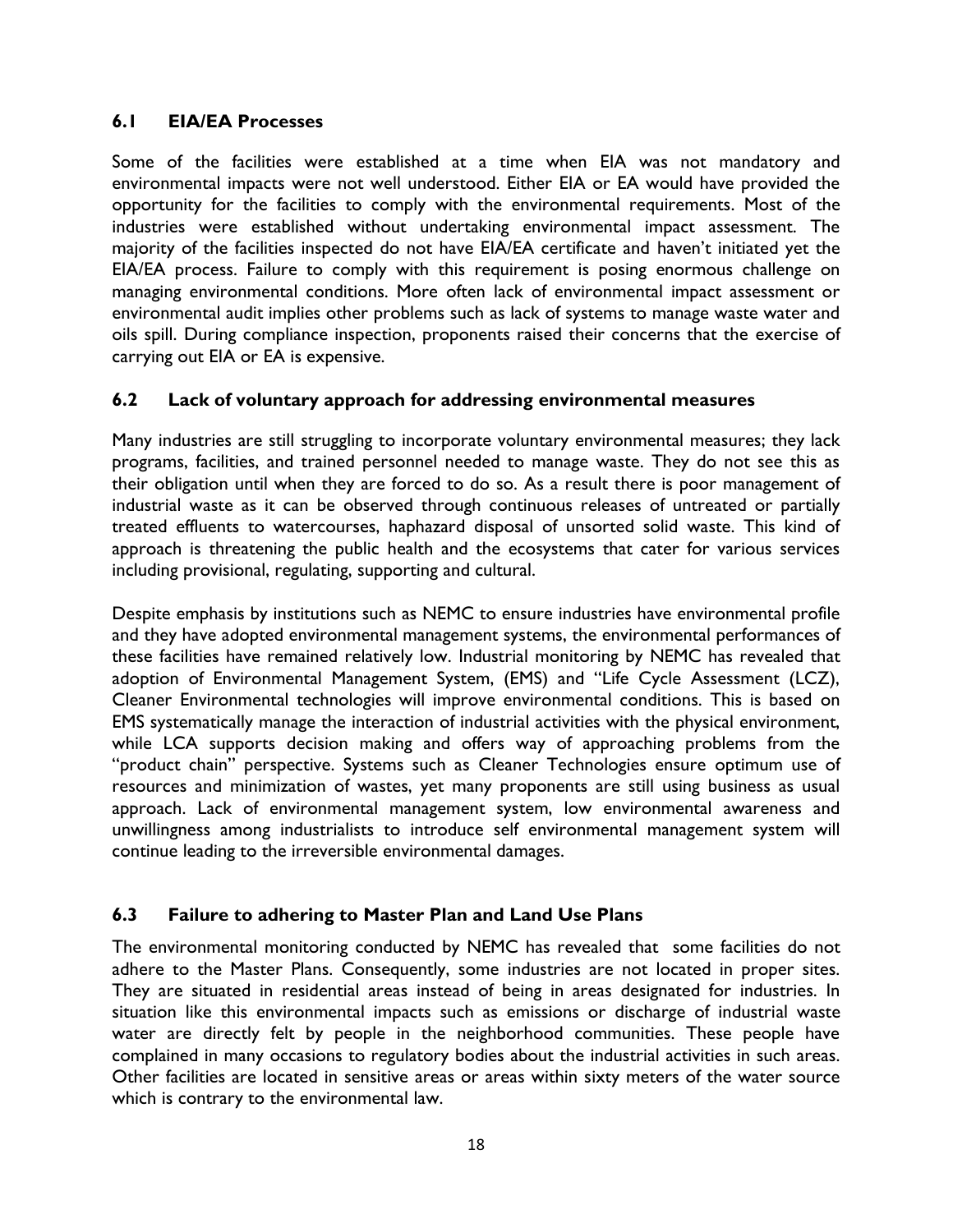#### **6.4 Non-existence or dilapidated wastewater treatment plants**

Most industries came into operation without having pretreatment facilities for effluent discharged. Industries which had treatment facilities poorly maintained them and most are not in operation due to technical and financial constraints. In some cases the wastewater treatment facilities are dilapidated due to lack of proper maintenance. Most industries lack onsite wastewater treatment facilities and thus untreated effluent is being discharged into the existing water receiving bodies. Most of industries do not have enough space to allow construction of waste treatment facilities.

#### **6.5 Inadequate skilled personnel in the field of environmental management**

Facilities lacking personnel with relevant knowledge in the field of environmental management is a common problem observed in inspected facilities. Recruitment of environmental personnel as it is for other fields such as quality control, safety or production has not been prioritized. Therefore, more often industries have argued they are not aware of environmental issues ignoring the fact that they have not recruited the personnel who can guide on environmental issues. In other words, environmental obligations can be hardly achieved in the absence of welltrained environmental personnel.

### **6.6 Use of inappropriate technologies**

In the past, the sitting and choice of technology and the actual operations of the industries were implemented without considering the environmental implications. Either, the technology applied is not appropriate to respond to the environmental challenges. Therefore, it is crucial that industrial activities are properly located in areas where it will be easy for construct infrastructure (drainage and wastewater treatment plants) and must be easily accessible.

#### **6.7 Oversight of environmental issues in business plan**

The integration of environmental issues into the general business framework is lacking. This is happening despite knowledge and improving environmental performance has direct benefit to the company reputation and business. The Council has now learned that financial institutions are now requesting industrialists to provide information on whether they have incorporated environmental measures in their process and acquired environmental certificates before they are issued certificates. This is done to avoid liability and has forced investors to fulfill environmental requirements in their search for loans from banks. Likewise, of recently financial institutions have put emphasis on their strategic plans related to environmental liabilities. Financial institutions seek information on whether companies have fulfilled legal environmental obligations.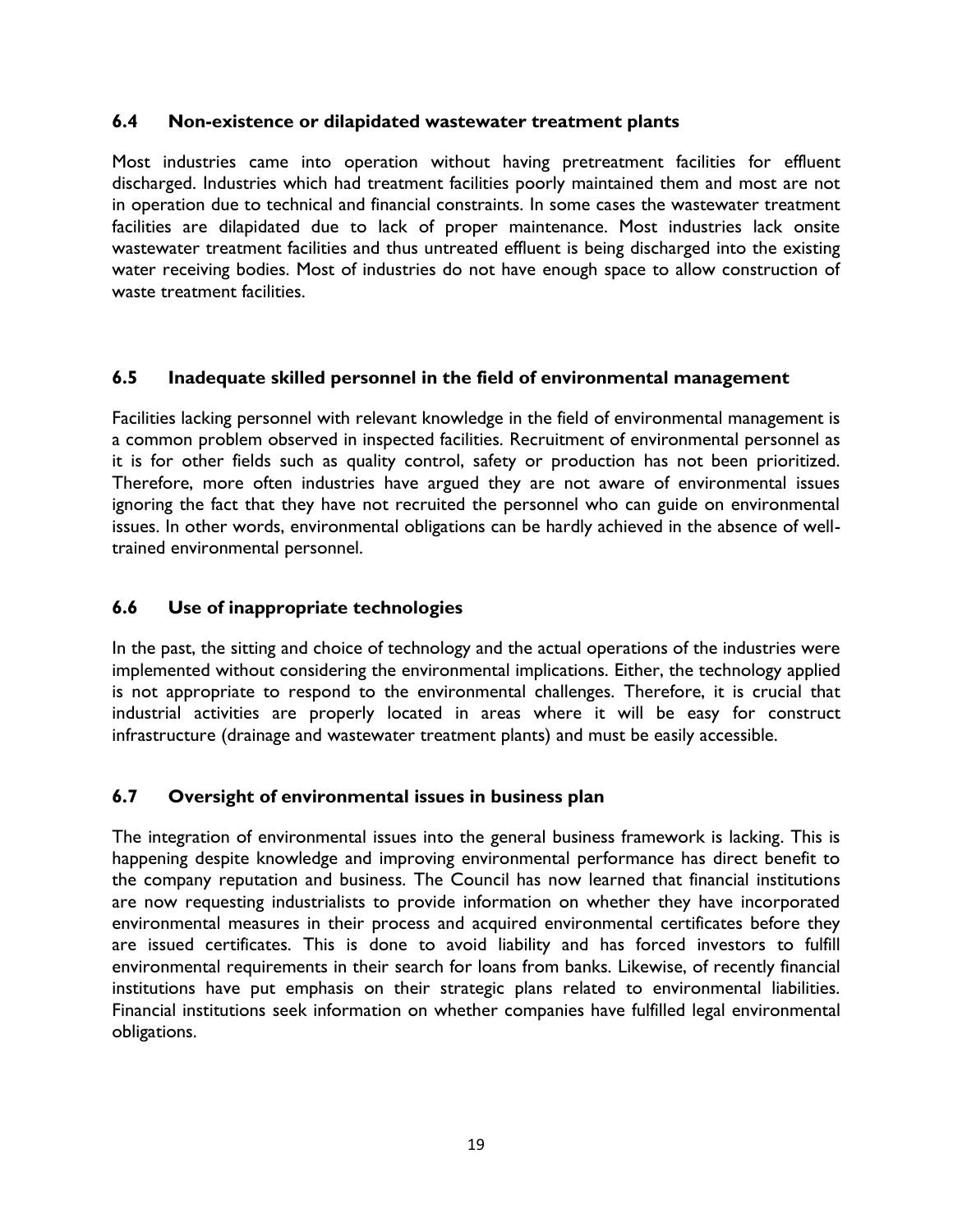#### **6.8 Views from the Business Community**

When asked to develop industries that are environmentally friendly, the business community has its own views regarding the environmental problems observed suggesting that environmental measurers tend to increase up-front investment costs. In addition, meeting compliance requirement can increase economic burden.

### <span id="page-20-0"></span>**7. Existing initiatives supportive of industrial development**

The government has initiated different measures to respond to environmental challenges in order to promote industrial establishment. It has ratified numerous international agreements related to environmental measures. These agreement aim to reduce pollution, protect biodiversity, control haphazard dumping of hazardous materials. The government is aware that in order to sustain industrial development emphasis should be on creating supportive infrastructure, managing water resources, ensure optimum use of energy resources as well as enforce the environmental related laws. This in turn will promote industrial growth but also ensure environmentally friendly industries are established.

Environmental consideration for development projects is as well stipulated in the Constitution, which was amended in 1984 to provide for the Bill of Rights. The Constitution portrays the commitment by the Government to ensure sustainable development. The Article 14 of the Bill of Rights stipulates that every person has a right to life and to the protection of life by society. In addition, Article 9 of the constitution requires the Government to ensure that national resources are harnessed, preserved, and applied toward the common good.

The Millennium Development Goals put emphasize on reducing poverty and improve people's livelihood in the world. Environmental sustainability has been prioritized in order to address environmental challenges. To achieve this goal, energy use, carbon dioxide emissions, deforestation, and the reduction biological diversity must all be carefully monitored and reduced to conditions which our ecosystems can maintain. Tanzania has initiated different measures to implement the Millennium Development Goals.

Tanzania has embraced different strategies in fulfilling sustained support mechanisms for the improved economy and livelihood, protection of the environment, and sustainable use of natural resources. Tanzania is endowed with abundance of varied resources that has supported people's livelihood. They are these resources that have support industrial activities for economic growth. The importance of these resources to sustain people's industrial activities that are aimed to raise the Tanzania economy to reach middle income economy by 2025 is recognized in both national and international policies and programs. Locally, there are National Environmental Policy, 1997; the Tanzanian Vision 2025; the Strategy for Growth and Reduction of Poverty. Recognizing the need for protecting the environment sustainable use of resources, environment and natural resources management have been mainstreamed in the Tanzanian National Strategy for Growth and Reduction of Poverty (NSGRP).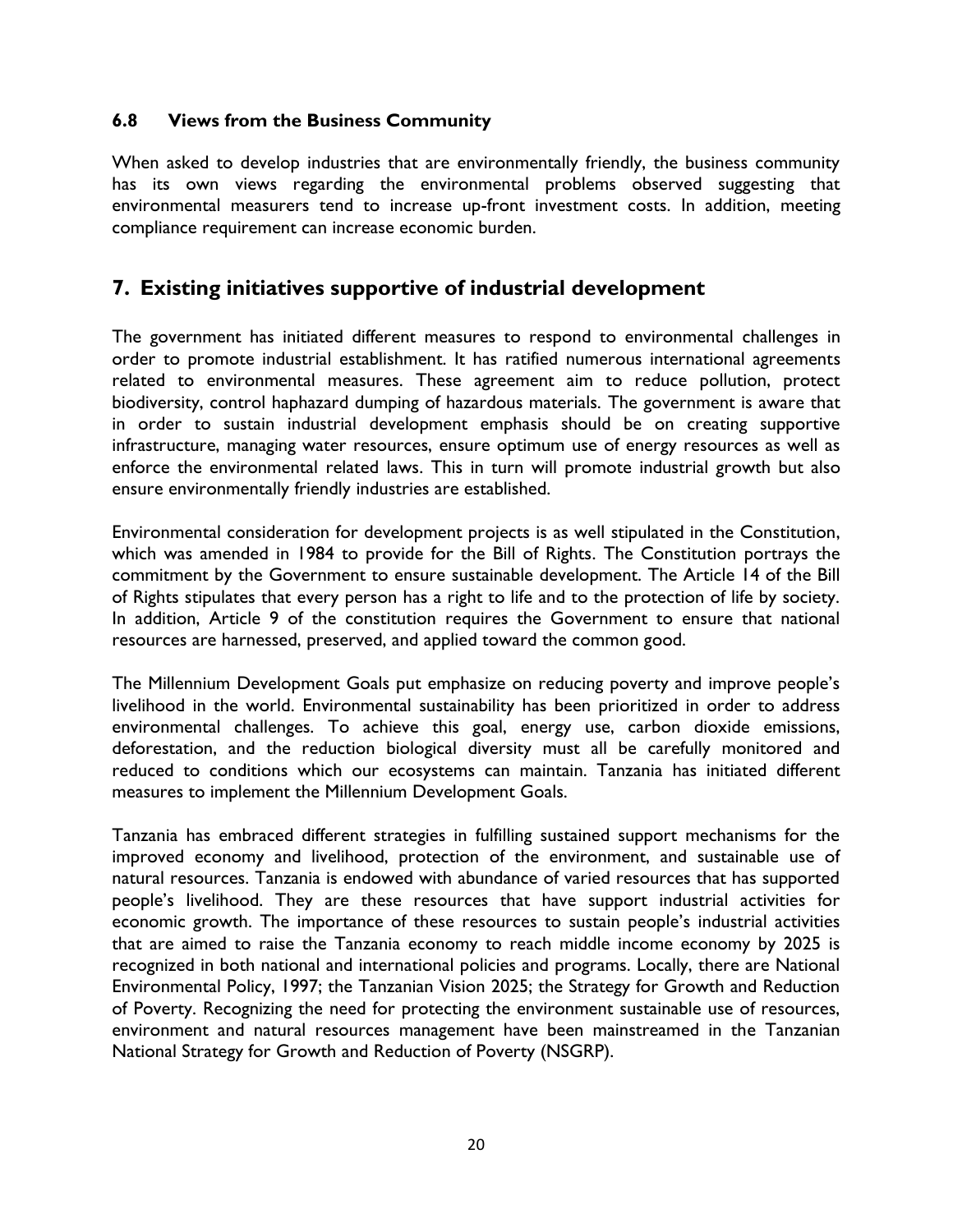For the past three decades, the country has developed various environmental policies, legislations and strategies in order to address environmental issues. In the year 1994, for instance, the National Environmental Action Plan was developed which set the directives and interventions to national environmental problems. Three years later, the National Environmental Policy (1997) was developed in order to provide framework for making fundamental changes that are needed to bring environmental considerations into the mainstream of decision-making in Tanzania. Tanzania Vision 2025 and National Strategy for Growth and Reduction of Poverty (NSGRP) which have both emphasized the following among others attaining high quality livelihoods, ensuring competitive economy; food sufficiency and security; universal access to safe water; absence of abject poverty; and adequate level of infrastructure; Achieving equitable economic growth through community participation and good governance; Reversing of adverse trends: losses and degradation of environmental resources forests, fisheries, freshwater, soils and biodiversity

The environmental consideration in industrialization is provided in existing legal and institutional framework. These supportive framework highlight the importance of environmental governance in order to achieve industrial growth that do not ruin he resource base, capable of protecting the environment while ensuring people's livelihood are provided. These documents have highlighted for the development which encourages environmental protection. They also highlight the need to protect natural resources from human activities. They also emphasize on EIA in order to protect the environment from established industries as well as development project.

| <b>Policy/Strategy</b> | <b>Description</b>                                                           |
|------------------------|------------------------------------------------------------------------------|
| <b>Tanzania Vision</b> | Is for Tanzania to develop a strong, diversified resilient and competitive   |
| 2025                   | economy which can effectively cope with the challenges of development        |
|                        | and which can also easily and confidently adapt to the changing market       |
|                        | and technological conditions in the regional and global economy              |
| Tanzania               | Formulated and adopted in 2010 with a view to provide concrete               |
| Integrated             | strategies to implement SIDP 2020 and build a competitive industry by        |
| Industrial             | putting in place a competitive business environment. The strategy was        |
| Development            | adopted four years after the SIDP 2020 had been created, to promote          |
| Strategy 2025          | the efforts of achieving the SIDP goal of bringing an economy to a state     |
|                        | of accelerating industrialization and to provide concrete strategies to      |
|                        | implement SIDP 2020. The strategy target six sub-sectors: agro-              |
|                        | processing, textiles, leather, fertilizer and chemicals, light machinery and |
|                        | iron and steel.                                                              |
| Mini-Tiger Plan        | In 2005 the government created the Tanzania Mini-Tiger Plan 2020 to          |
| 2020                   | fast-track the implementation of Vision 2025, by imitating the Asian         |
|                        | Tigers model in Tanzania. The Mini-Tiger Plan emphasizes the                 |
|                        | introduction of Special Economic Zones and Export Processing Zones.          |
| Long-Term              | Created to help implementation of the Vision 2025 was the Tanzania           |
| Perspective Plan       | Long-Term Perspective Plan (LTPP) 2011/12-2025/26. The Long Term             |
|                        | plan has been divided into three five years plans to simply its execution.   |

|  |  |  |  | Table 2: Other policies and strategies supportive of Industrialization |
|--|--|--|--|------------------------------------------------------------------------|
|--|--|--|--|------------------------------------------------------------------------|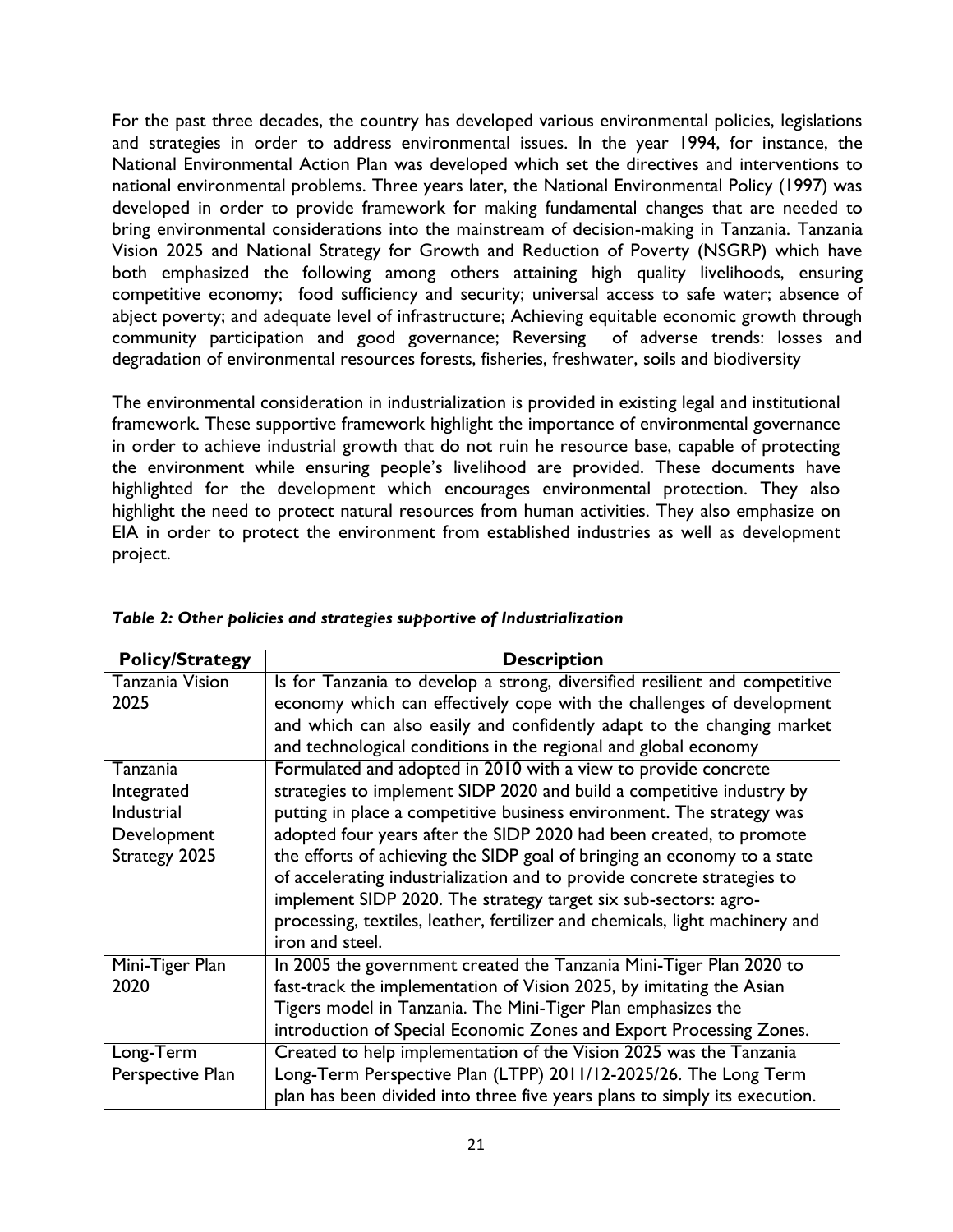| 2011/12-2025/26                                           | The FYDP I (2011/12-2015/16) was to focus on building the requisite<br>infrastructure, improve energy supply and markets. The FYDP II<br>(2016/17-2020/21) intend to deepen industrialization as the key pillar of<br>socio-economic and political development while the FYDP III (2021/22-<br>2025/26) will focus on further promoting the competitiveness of the<br>manufacturing sector and a substantial improvement in Tanzania's share<br>in global and regional trade. |
|-----------------------------------------------------------|-------------------------------------------------------------------------------------------------------------------------------------------------------------------------------------------------------------------------------------------------------------------------------------------------------------------------------------------------------------------------------------------------------------------------------------------------------------------------------|
| <b>National Trade</b><br>Policy 2003                      | Prepared by the Ministry of Industry and Trade and strictly followed the<br>principles stated in the Vision 2025 by focusing on private sector led<br>export growth. The National Trade Policy 2003 emphasized stimulation<br>and encouragement of value addition as one of its chief objectives                                                                                                                                                                              |
| Kilimo Kwanza<br>Policy                                   | The policy which was adopted in 2009, emphasizes industrialization to<br>address the needs of agricultural producers. Industrialization is<br>considered to lead to both increased supply of fertilizers and agricultural<br>machinery and improved seeds as well as adding value to agricultural<br>produce.                                                                                                                                                                 |
| Small, Medium<br>Enterprise<br>Development<br>Policy 2003 | This policy specifically acknowledged the special role of SMEs in the<br>context of Tanzanian industrialization. It aimed to address the constraints<br>to industrialization and to tap the full potential of Tanzania's SME sector.<br>The policy had a beneficial impact on SME performance, but many<br>constraints it aimed to address still exist to this day.                                                                                                           |

Source: http://allafrica.com/stories/201605041028.html

#### **The Tanzanian National Strategy for Growth and Reduction of Poverty (NSGRP)**

The Tanzanian National Strategy for Growth and Reduction of Poverty (NSGRP or MKUKUTA1 in Kiswahili), clearly highlights the important role of natural resources and environment to combat poverty. There are environmental targets under all three clusters. 14%of the targets directly or indirectly relate to environment and natural resources management. The NSGRP emphasizes improving the linkages between macro-economic drivers of growth such as tourism and mining, and rural livelihoods at the micro-level. It also emphasizes the importance of sound, accountable, and transparent governance of public resources as the foundation of a healthy and growing economy that spreads benefits throughout the population.

#### **The National Integrated Coastal Environment Management Strategy, 2003**

This strategy comprehensively provides useful linkages between environment and poverty and the coastal resources. It strongly advocates for integrated and participatory approach to coastal zone management. The strategy proposed to be adopted to arrest the rapid deterioration of coastal ecosystems include among others promoting integrated, sustainable and environmentally friendly approaches to the development of major economic uses of the coastal resources to optimize benefits. This strategy is useful particularly on project such as oil and gas that are being developed in some areas along shores of Indian Ocean.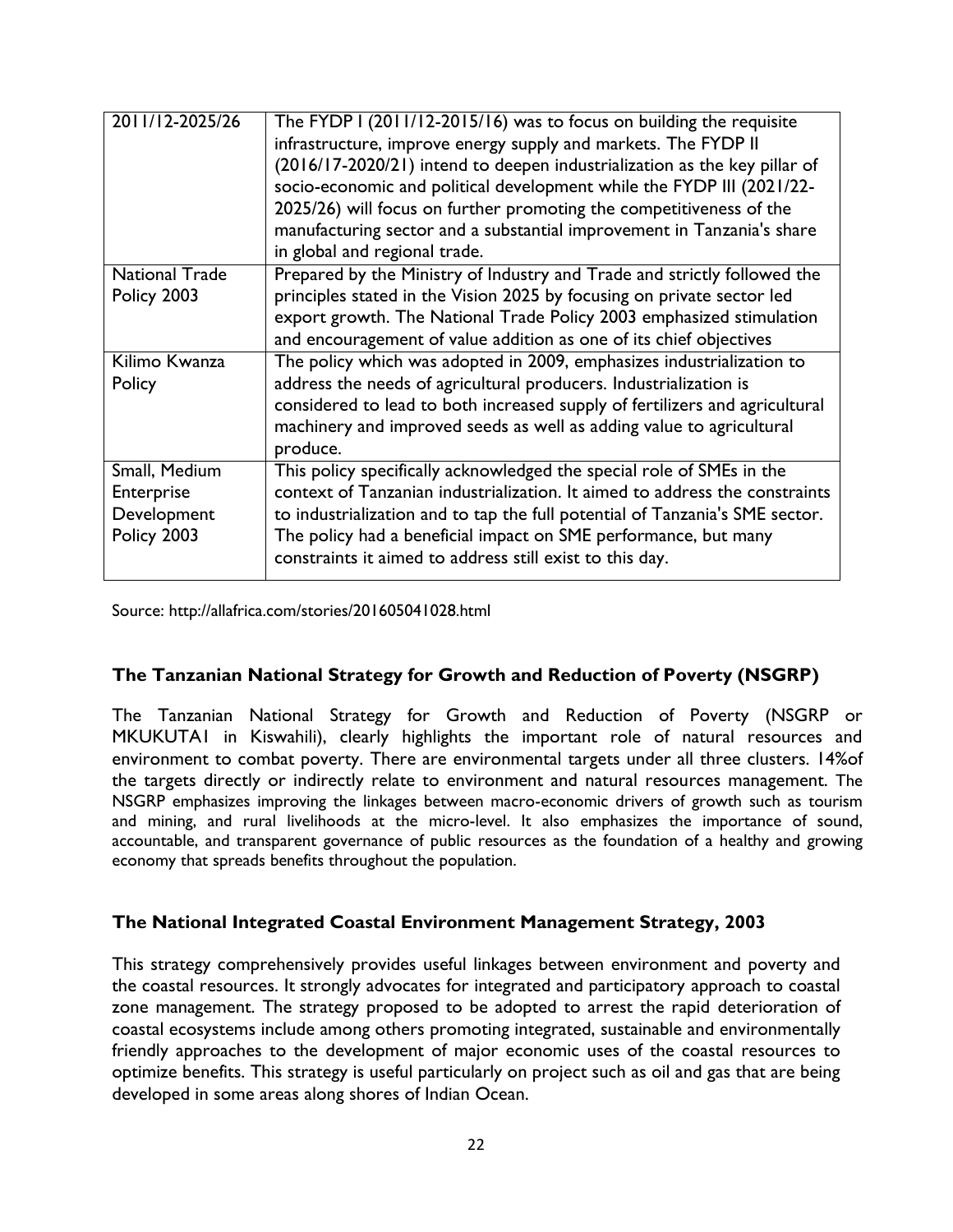### **National Strategy on Climate Change (URT, 2012)**

The National Strategy on Climate Change focuses on enhancing climate resilience in Tanzania while reducing vulnerability of natural and social systems. This can be attained by establishing efficient and effective mechanism to address climate change adaptation and achieve sustainable national development through mitigation actions with enhanced international cooperation. The strategy objectives among others include building the capacity for Tanzania to adapt to climate change impacts, and also enhancing resilience of ecosystems to the challenges posed by climate change

#### **National Environmental Policy, 1997**

The National Environmental Policy, 1997 provides a framework for making fundamental changes that are needed to bring environmental considerations into the mainstream of decision-making in Tanzania. It also seeks to provide policy guidelines and plans and gives guidance to the determination of priority actions, for monitoring and regular review of policies, plans, and programmes. The overall objectives of the National Environmental Policy are, therefore, to ensure sustainable and equitable use of resources without degrading the environment or risking health or safety; to prevent and control degradation of land, water, vegetation, and air which constitute the essential life support systems; to conserve and enhance natural and man-made heritage, including the biological diversity of the unique ecosystems of Tanzania; to improve the condition and productivity of degraded areas including rural and urban settlements in order that all Tanzanians may live in safe, productive and aesthetically pleasing surroundings; to raise public awareness; to promote individual and community participation; and to promote international cooperation

#### **The Tanzania Investment Act, 1997**

The Tanzania Investment Act, 1997 stipulates that one of the functions of the Investment Promotion Center (IPC) is to liaison with appropriate agencies to ensure investment projects use environmentally sound technologies and restore, preserve, and protect the environment. Under this important step, IPC vets unscrupulous investors who may want to maximize profits at the expense of the environment.

#### **The Environmental Management Act (Cap. 191), 2004**

The Environmental Management Act was passed by the National Assembly in 2004, and in the beginning of 2005 the President assented to the Act. The Act repealed and replaced the National Environment Management Council Act, 1983. The Act is a framework environmental law which provides for legal and institutional framework for sustainable management of the environment and natural resources in the country. The Act includes provisions for institutional roles and responsibilities with regard to environmental management; environmental impact assessments; strategic environmental assessment; pollution prevention and control; waste management; environmental standards; state of the environment reporting; enforcement of the Act; and a National Environmental Trust Fund.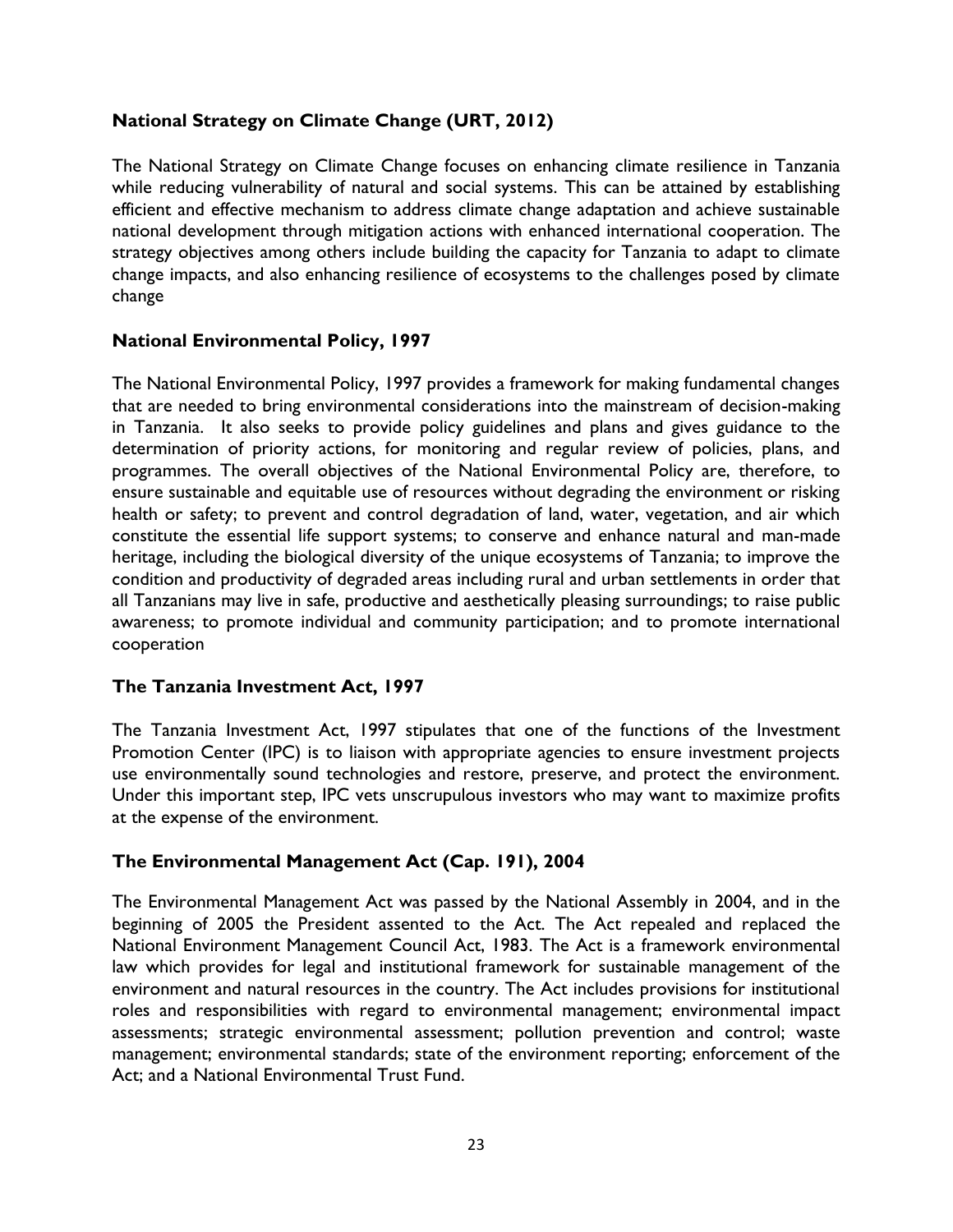The gives roles and responsibilities to institutions with regard to environmental management; principle for management; impact and risk assessments; strategic environmental assessment; prevention and control of pollution; waste management; environmental quality standards; public participation; compliance and enforcement; implementation of international instruments on environment; state of the environment reporting; implementation of the National Environment Policy; establishment of the national environmental trust fund; and to provide for other related matters. The Act provides for legal and institutional framework for sustainable management of Biodiversity. It addresses environmental protection and ecosystem management plans; conservation and protection of economical sensitive areas; prohibition of human activities in certain areas; management of forest resources; conservation of biological diversity.

The National Environment Management Acts 2004 contains a number of regulations that have relevance to industrial establishment including those regulations for controlling pollution as well as protecting the natural resource base. Some of these Regulations include Biosafety Regulations, 2009; Waste Management Regulations 2009; Strategic Environmental Assessment Regulations, 2009; Solid Waste Management Regulations, 2009; Environmental Inspectors Regulations, 2011; Noise and Vibration Standard Regulations, 2011; and Hazardous Waste Management Regulations, 2009.

### **Other sectoral legislations**

A number of other environmental management strategies and legislations have been evolved around sectors that are supportive to industrialization agenda including legislations related to arid lands, mountainous lands (Land Act 1999), wetlands, agricultural and pastoral land (Land Management Act 2004), coastal and marine areas, water (Water Resources Management Act 2009 and Water Supply and Sanitation Act 2009) and forests (Forest Act 2002). Other sectoral laws are Wildlife Conservation Act 2005, Tanzania Food, Drugs and Cosmetics Act 2003, Occupational Health and Safety Act 2003, Mining Act 2010 and Industrial and Consumer Chemicals (Management and Control) Act 2003. These entire acts have defined, identified and set priorities to issues of environmental conservations. In addition, sector-specific policies, strategies and laws address issues of deforestation, land degradation and poverty reduction, e.g., in water resources management, rangeland management, energy resources, local government and mining.

| Policy                                                           | Policy                                                                 |
|------------------------------------------------------------------|------------------------------------------------------------------------|
| National Environmental Policy (1997)                             | National Environmental Action Plan (2013)                              |
| The Sustainable Industrial Development Policy<br>$(1996 - 2020)$ | National Strategy for Growth and Reduction<br>of Poverty II (2010) and |
| National Water Policy (2002)                                     | Tanzania Development Vision 2025                                       |
| National Health Policy (2007)                                    | National Agriculture Policy (2013)                                     |

#### **Table 3: Summary of Policies Relevant to Industrial Development** –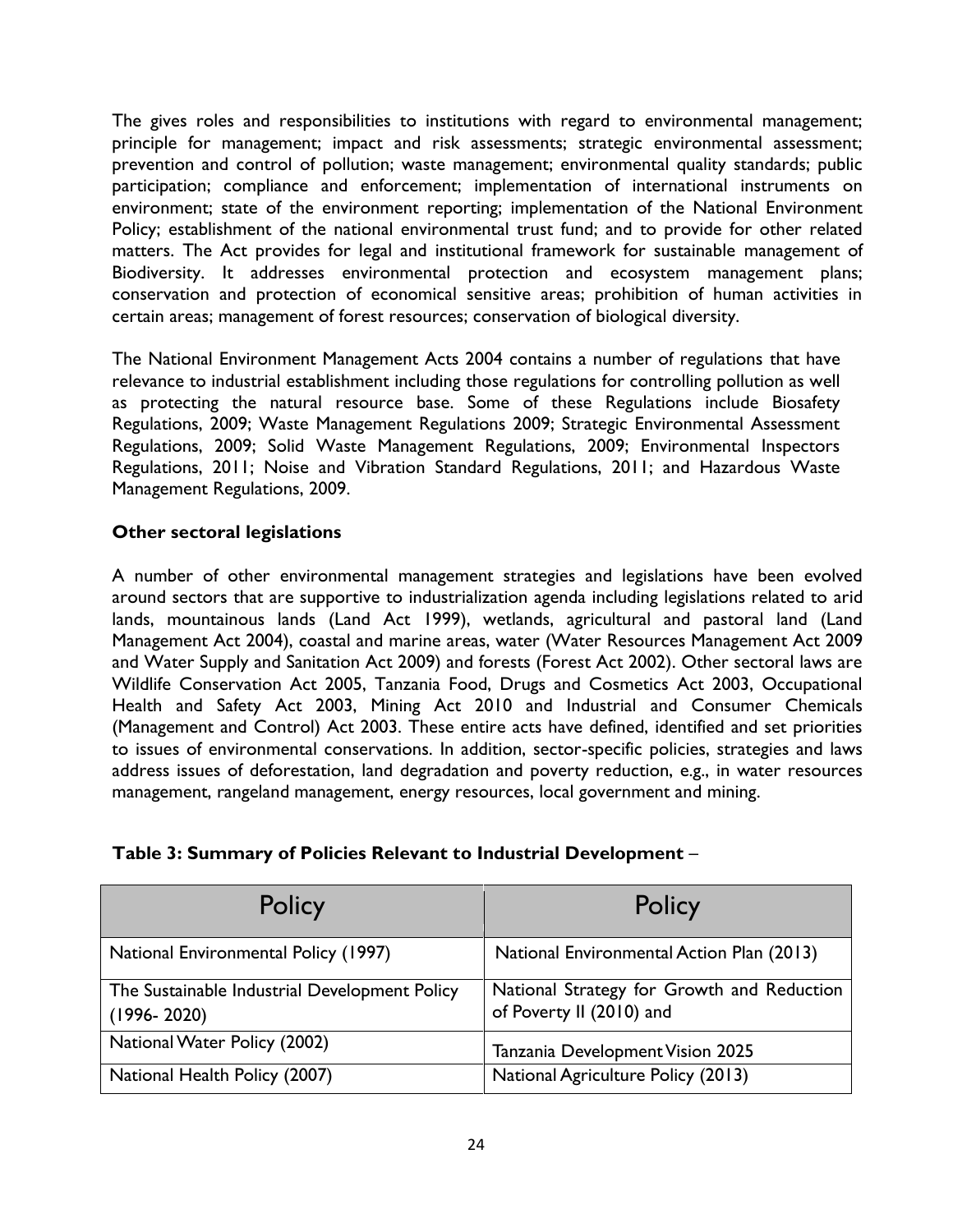| National Science and Technology Policy (1996)           | National Livestock Policy (2006)  |
|---------------------------------------------------------|-----------------------------------|
| National Biotechnology Policy, 2010                     | National Irrigation Policy (2010) |
| Mineral Policy of Tanzania, 2009                        | National Forest Policy (1998)     |
| Agricultural and Livestock Policy (1997)                | Fisheries Sector Policy (1997)    |
| Wildlife Policy (2007)                                  | National Tourism Policy (1999)    |
| National Land Policy (1995)                             | Mineral Policy of Tanzania (2009) |
| National Energy Policy (2003)                           | National Population Policy (2006) |
| National Human Settlements Development<br>Policy (2000) |                                   |

# **Tabl 4: Summary of Legislations Relevant to Industrial Development**

| Legislation                                 | Legislation                                  |
|---------------------------------------------|----------------------------------------------|
| National Environmental Management Act       | Mining Act No. 14 of 2010:                   |
| (EMA) No 20 of 2004.                        |                                              |
| Tanzania Food, Drugs and Cosmetics Act      | The Veterinary and Animal Diseases Act, 2003 |
| (2003)                                      |                                              |
| Occupational Safety and Health Act (2003)   | Local Government (Urban Authorities) Act     |
|                                             | No. 8 (1982) and Local Government (District  |
|                                             | Authorities) Act No. 7 (1982).               |
| Tanzania Bureau of Standards Act, 1975 (Act | Water Resources Management Act, 2009         |
| No. 3 of 975);                              |                                              |
| The Public Health Act No. 1 of 2009         | Water Supply and Sanitation Act, 2009        |
| The Plant Protection Act of 1997            | Air Quality Regulation                       |
| The Merchant Shipping Act No.21 of 2003     | <b>Effluent Quality Regulations</b>          |
| The Merchandise Marks Act of 1963           | Tanzania Food, Drugs and Cosmetics           |
| Fair Competition Act, 2003 and Merchandise  | Environmental Solid Waste<br>Management)     |
| Marks Act (1963)                            | Regulation                                   |
| Atomic Energy Act (2002)                    | Environmental Management (Hazardous Waste    |
|                                             | Control and Management) Regulations (2009)   |
| Industrial and Chemicals (Management<br>and |                                              |
| Control) Act 2003                           |                                              |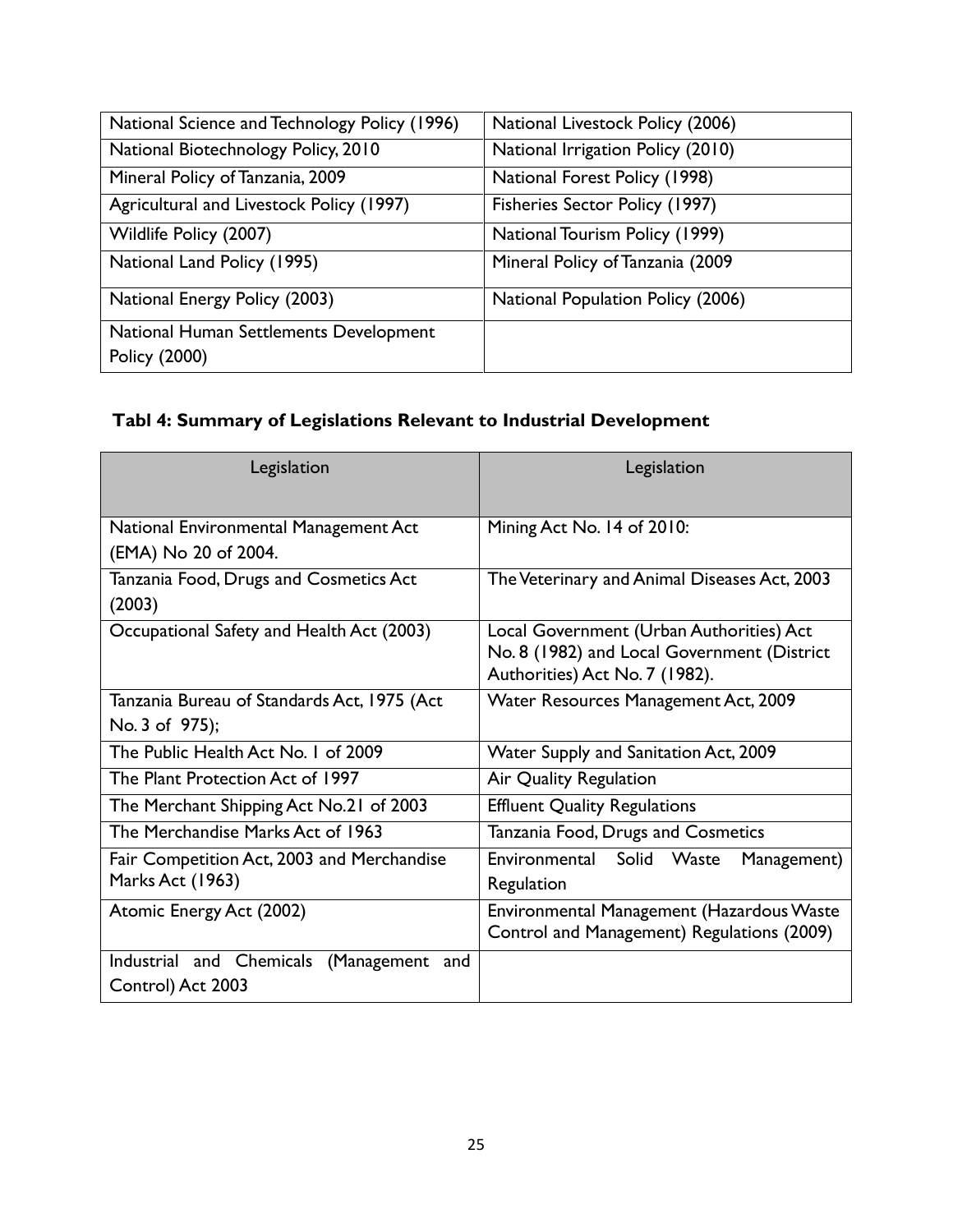There are also other initiatives that are supportive to industrial development in the country. For instance, NEMC has worked in collaboration with other institutions to ensure compliance and enforcement through awareness program, and issuing orders has enabled improve the environmental conditions. Since the enactment of EMA in 2004 use in there are about 2200 certified projects, with 10 percent of that number accounting for industrial establishment. In support of industrialization Agenda also the Council has registered environmental experts who can guide industrialists on environmental impact assessment and environmental audit the key elements for the implementation EMA, 2004.

## <span id="page-26-0"></span>**8. Environmental considerations for industrial development**

Industries established have to fulfill the environmental requirements (SD, local legislations and voluntary schemes). Resource and environmental considerations must be integrated into the industrial planning and decision-making process of government and industry. This will allow future growth by increasing the efficiency of resource use, reducing waste and encouraging resources recovery and recycling. The *Brundtland Report* (1983) defined SD as "development that meets the needs of the present without compromising the needs of future generation to meet theirs. Development to be *sustainable* must not interfere with the function of ecological processes and life support system. SD is defined by three pillars of sustainability (social equities, economic needs and the environment).

Historically, countries have sacrified their environment for the economic growth. It is later when the economy has stabilized that is when the environmental measures are prioritized and the accumulated capita can be directed to environmental management programs as shown by the Kuznet Curve. Developed countries such as USA, Japan and now China have gone through that transition. Many economic environmental challenges are not included in the planning even in the developing countries since they were observed as distracting achieving economic goals. Although natural resources are fundamental to the economy and the livelihoods of both urban and rural populations, their exploitations have contributed to the environmental degradation.



The assumption is that economic growth has to compromise environmental protection and Tanzania can learn from others and support industrial development that accounts for environmental protection. Industrialization of western Countries in 20<sup>th</sup> century is associated with increased wealth. However, it led to massive environmental problems such as emission of GHG, ozone layer depleting substances.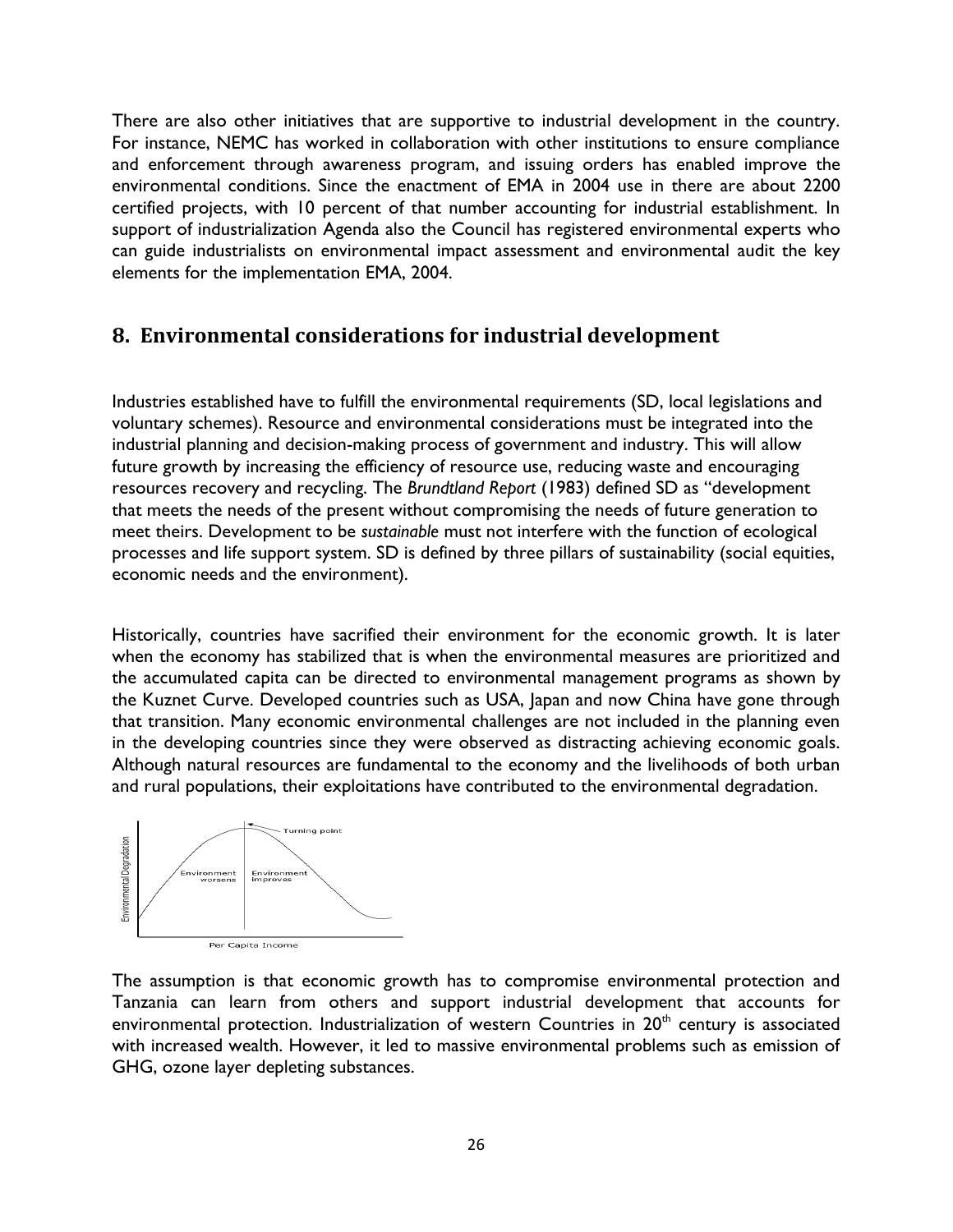Technological change has been motivated by private companies with environmental effects seen as externalities and burden shouldered by human community and the government. The negligence in protecting the environment is partly based on avoiding incorporating externalities in industrial planning and budgeting. This omission is a leading cause of the wide-spread environmental damage and social strives that are experienced in almost every part of the country. As long as the environmental damage is not addressed, a substantial base of economic growth will be slowly eroded and poverty reduction objectives are unlikely to be achieved.

# <span id="page-27-0"></span>**9. Path to Sustainable Industrial Development**

### **Planning Aspects**

There are numerous environmental constrains to industrial activities, and therefore planning is necessary. The choice of environmentally sound sitting of industrial activities is extremely important. Industries can be located in designated areas through zoning, the approach that allows intensifying industrial activities within a specified geographical site that has support mechanism to deal with environmental impacts. Established industrial zones must consider the master plans and each designated site must be well suited with environmental consideration

The knowledge of the state of the environment in the chosen area by getting inputs from environmental assessment is necessary in order to know the capacity of ecosystems to support industrial establishment in term of resources needed as well as the waste generated. Therefore, planning has to address the following aspects among others:

- Environmental resources affected by externalities (public health issues or environmental damage;
- Avoiding environmentally sensitive areas and protect and enhance natural areas and natural processes;
- Proximity of existing infrastructure including transport and waste networks, energy supplies and water services;
- Efficient use of land,
- Buffer zones to manage impacts avoid offsite impacts;
- Exploration of opportunities for synergies including by-product reuse and co-location with existing land uses; and
- Industrial development that accounts for economic and social issues including employment, safety, heritage and identity.

Through planning, the designated sites for industries (e.g. industrial parks) have to be designed in such a way that they offer serviced industrial land, equipped will all-encompassing utilities and infrastructural facilities that fit international standards and that has adequate consideration for people safety and environmental conservation. Likewise, strategies for the supply and use of resources as part of the planning, design, construction and operation of industrial areas should promote innovation and efficiency; consider opportunities for the use of renewable resources and the reuse and recycling of all resources.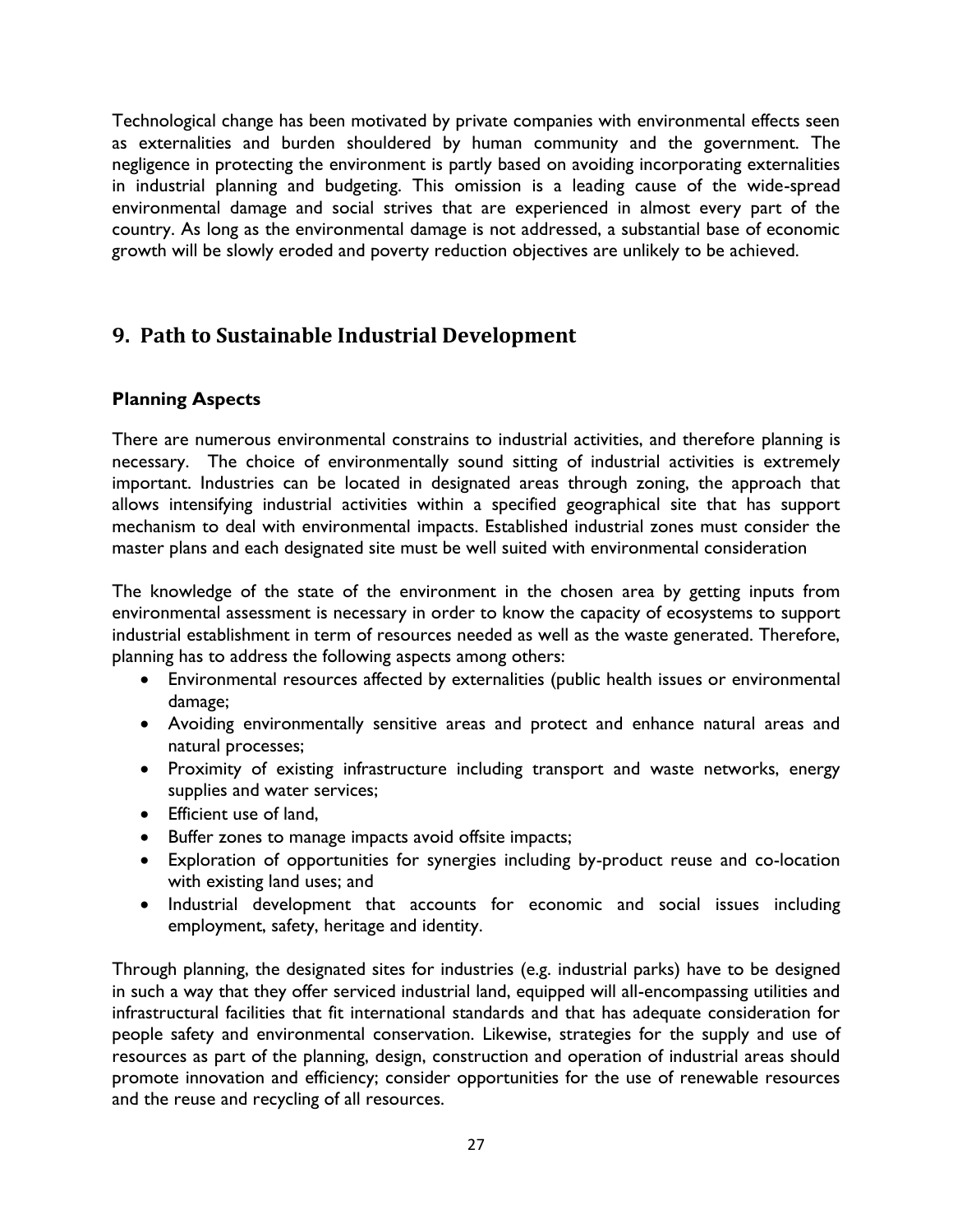#### **Resources Efficiency**

Resources for industrial activities are scarce, yet human demands and are alternative use are increasing. As resources are limited and human wants are unlimited, it is important for the industrialists to utilize the resources effectively and efficiently without waste. This situation calls for green industries, with their aims at achieving eco-efficiency of industry. They are the industries that have adopted and are applying environmentally sound technological processes and equipment, as well as products taking into account the complete product life-cycle. To achieve resources efficiency entails using tools such as Life Cycle Assessment that will help using less material in production processes, designing products that use less energy resources, it promotes re-use and recyclability of the materials, also encouraging extended product use life span.

#### **Application of a closed system of material flow instead of conventional linear**

Resource and environmental considerations must be integrated into the industrial planning and decision-making processes of government and industry. This will allow a steady reduction in the energy and resource content of future growth by increasing the efficiency of resource use, reducing waste, and encouraging resource recovery and recycling. Therefore, concept such as industrial ecology should be applied with emphasis on optimum utilization of resources that advocate for minimizing use of resources while maximizing the reuse of resources. This principles encourages reduction of wastes and the waste that is generated is used by other processes.

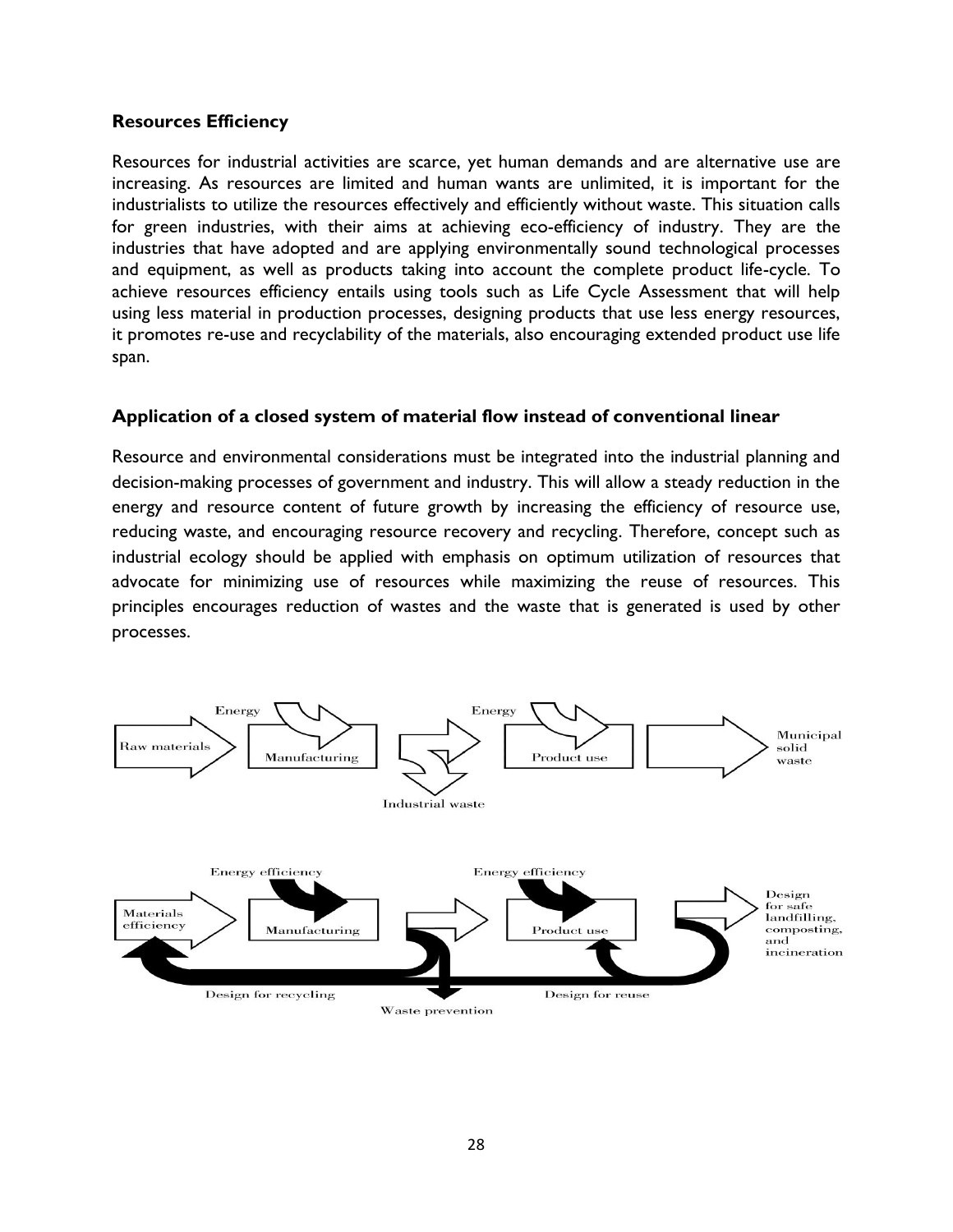#### **Competitive Industrial Products**

The recent trend towards a growing open market through globalization have created a new dimension where quality and environmental measures has become the language of communication in trade and integration (Japan, Europe, USA, Asia). As a result the international decisions and agreements in the environment adopted in countries do not practically help to improve environmental conditions. Industrialization in Tanzania should account for globalization such as interdependence associated with flows of capital and technology and the dynamics of trade in goods and services. In other words, globalization can be a blessing or a curse. To benefit from globalization we need examine the advantages of globalization (capital, skills and technology). Industrialization should account for producing acceptable products into markets (local and International), they should be products that are presumed to be environmentally safe, involves developing and promoting products and services that satisfy customers want and need for Quality.

#### **Eco-design consideration**

Newly established industries have to consider eco-design aspects such as taking into consideration environmental factors in the design of products for various reasons including compliance to the environmental legal requirements, adherence to the international products standards which entails safety, toxicity and energy requirements. Likewise, industrial designs that consider waste minimization tend to reduce production costs through efficient use of materials and energy resources. Scarcity of resources nowadays encourages consideration for alternative designs, alternative use of raw materials and products. Similarly products produced efficiently may be less expensive

#### **Economic Instruments for Integration of Environmental and Industrial Policies**

Integration of environmental and industrial policies in Tanzania takes place through the development and application of economic instruments such as charges for emissions and discharges of pollutants, disposal of waste into the environment. In 2008, types of charges were introduced such as charges for the review of the EIA as well as charges as annual environmental Fees and charges. These charges were further reviewed in the new regulation that was released in 2016. Introduction of environmental fees and charges is to put the tax burden on resource use and pollution.

#### **Environmental assessments**

Increased number of industries if unregulated will exacerbate environmental problems. But, these problems can be minimized or controlled by employing tools such as EIA. EIA has helped introducing environmental sensitivity in decision making process at the project level. Proponents of the projects are required to subject their projects into environmental impact assessment. But the lack of institutional capacity and skilled personnel mean that these are often conducted by outside consultants, without quality checks. In some cases, government authorities would benefit from a second opinion on the environmental documentation they receive. This broader environmental assessment should he applied not only to products and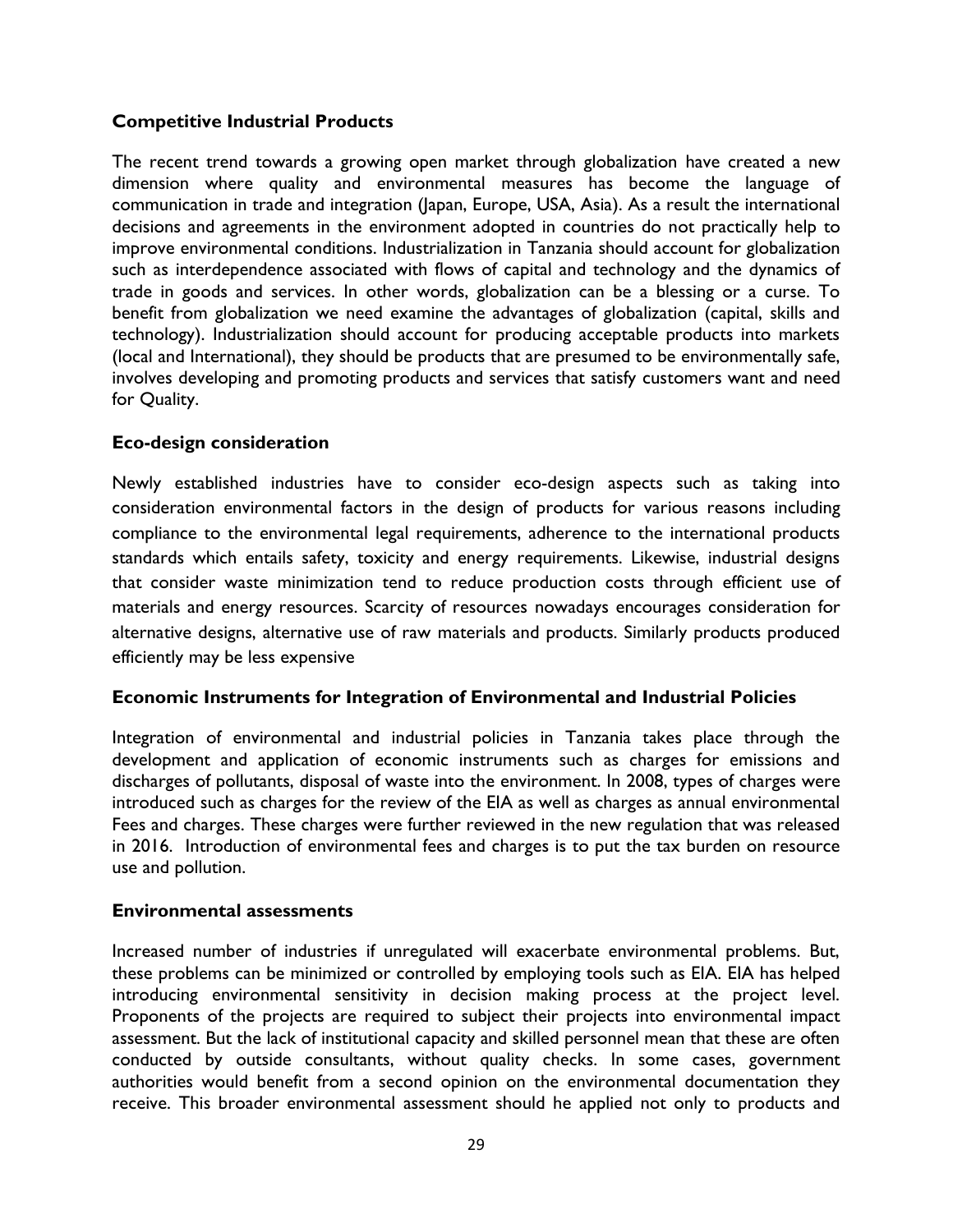projects, but also to policies and programmed, especially major macroeconomic, finance, and sectoral policies that induce significant impacts on the environment.

#### **Compliance and Enforcement of Environmental Requirements**

The regulations and standards should govern such matters as air and water pollution, waste management, occupational health and safety of workers, energy and resource efficiency of products or processes, and the manufacture, marketing, use, transport, and disposal of toxic substances.

#### **Management of Hazardous wastes**

Increased number of industries will lead to increased volume of hazardous wastes that requires appropriate disposal mechanism. At the moment the country lacks systems to for disposing hazardous wastes. More often Cement Kilns have been used for incinerating hazardous wastes. Therefore, the government has to establish a system for handling hazardous wastes.

#### **Understanding Vulnerabilities to Industrialization**

Industrial development is very vulnerable to the impacts of climate change. For instance, agroindustries that are supposed to feed materials to other industries are more likely to be impacted by the climate changes since agriculture heavily depends on annual rainy season. Water supply alike for power generation needed to run industries is affected by weather pattern variation. Therefore, these vulnerabilities have to be analyzed and mitigation measure proposed to ensure that industrial operations are not impacted.

*In summary, environmental imperatives for industrial development in Tanzania are included in the Table 7.0 below.*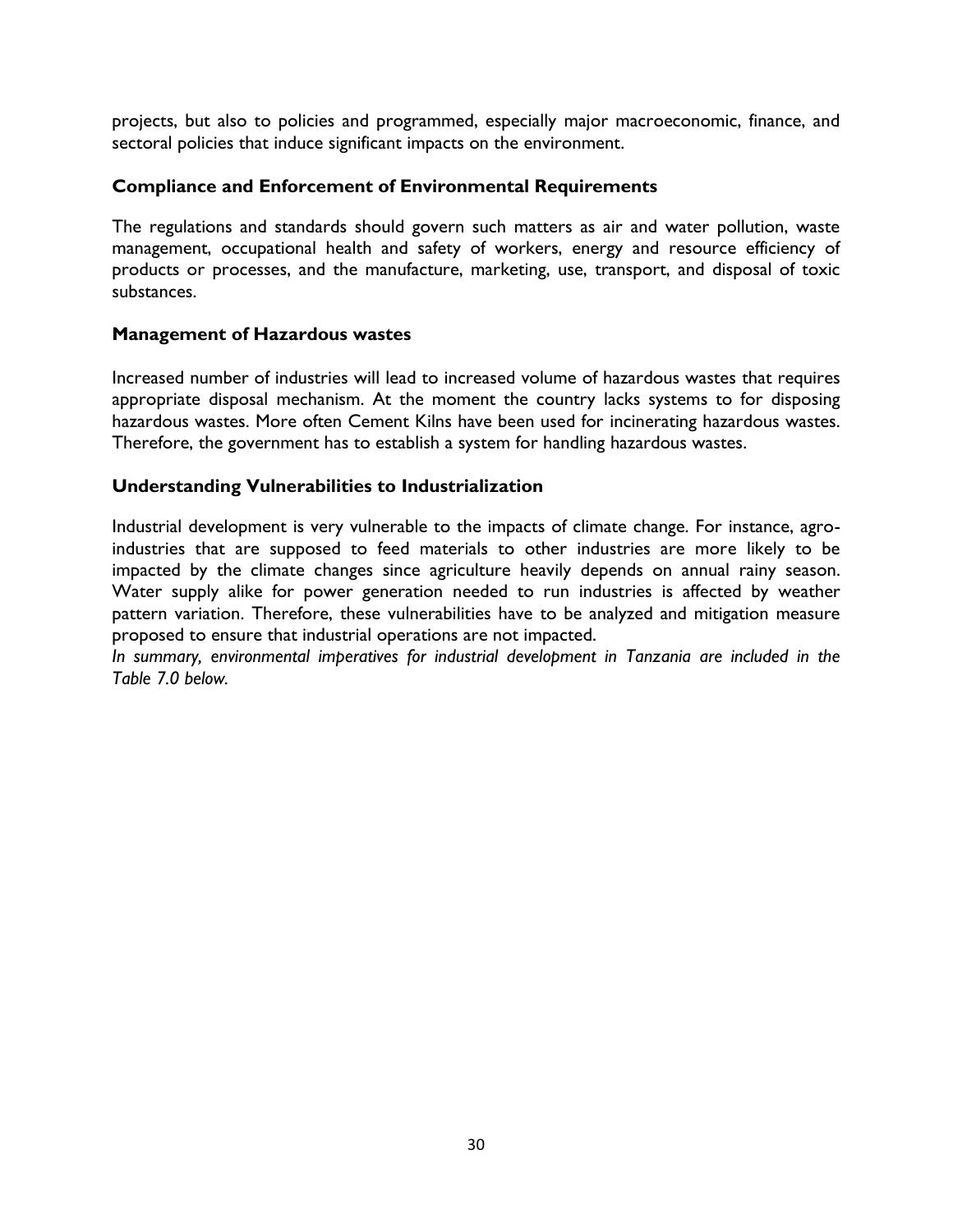| <b>ASPECT</b>         | <b>RECOMMENDATIONS</b>                                                                                               |
|-----------------------|----------------------------------------------------------------------------------------------------------------------|
| Planning              | Location of an industrial area will ultimately influence its environmental, economic and social performance.         |
| Consideration         | There is a need of identifying and selecting sites that are optimal for industrial establishment. The assessment     |
|                       | and choice should involve a more rigorous study of opportunities for resource efficiencies, infrastructure           |
|                       | development as well waste management. Planning of industrial need also to account for strategic and targeting        |
|                       | global and regional standards of the products and service. Data base for industrial establishment has to be          |
|                       | strengthened for effective environmental monitoring. Industrial Zones have to be established in major cities and     |
|                       | towns and supported with infrastructure facilities such as road, electric power, telecommunication, water            |
|                       | supply, and waste management facilities. Design should as well be considered during planning stage. Continuing       |
|                       | applying SEA to all established industrial parks and EIA for the newly established industries.                       |
| <b>Site Selection</b> | Undertake an analysis of the economic, ecological, hydrological, and physical features of the site, which may        |
|                       | include various technical site investigations to determine whether the area is capable of sustaining industrial uses |
|                       | and that it will accommodate waste management facilities.                                                            |
| Economy               | Industrial developments tend to create socio economic activities, therefore, sitting of these industries need to     |
|                       | minimize environmental impacts and footprints. The location of existing infrastructure, particularly transport and   |
|                       | the co-location of industries close to or within the development can influence the economic success of an            |
|                       | industrial development.                                                                                              |
| Strengthening         | Industrial growth is attracted more to the countries that have tranquility in political systems or those which       |
| Institutional make-up | have investment friendly policies. Compliance and enforcement of environmental laws is influenced by good            |
| for Industrialization | governance and well-functioning institutions and rule of law where each entity is treated fairly.                    |
| Technological         | Industrial development need to account for technologically geared systems on environmental issues such as            |
| Consideration         | using systems that are efficient on using resources and also capable of managing management wastes and               |
|                       | emissions as well. The government on its side has to create training opportunities for personnel in the field of     |
|                       | environmental management that can work on regulatory institutions as well as on regulated institutions.              |
|                       | Industries on their side have to ensure that they have employed qualified personnel in the field of environment.     |
| Land issues           | Land for industrial establishment is often in short supply due to land use constraints and the potential for land    |
|                       | use conflicts between industrial activities and sensitive land uses. Considerable economic, social and               |
|                       | environmental benefits arise from locating industrial developments in close proximity existing infrastructure and    |
|                       | services. Therefore, industrial establishment would entail availability of serviced land.                            |
| <b>Water Supply</b>   | Industrial establishment involves massive consumption of water. There are many factors which dictate the             |
|                       | availability of cost effective, suitable alternative water supplies including the types of industries likely to be   |
|                       | located within the development. Water supply options require thorough investigation at the earliest stages of        |
|                       | planning. The use of recycled water for industrial operations is a preferred option.                                 |
|                       |                                                                                                                      |

# **Table 7: Environmental Management Recommendation for ensuring Sustainable Industrialization**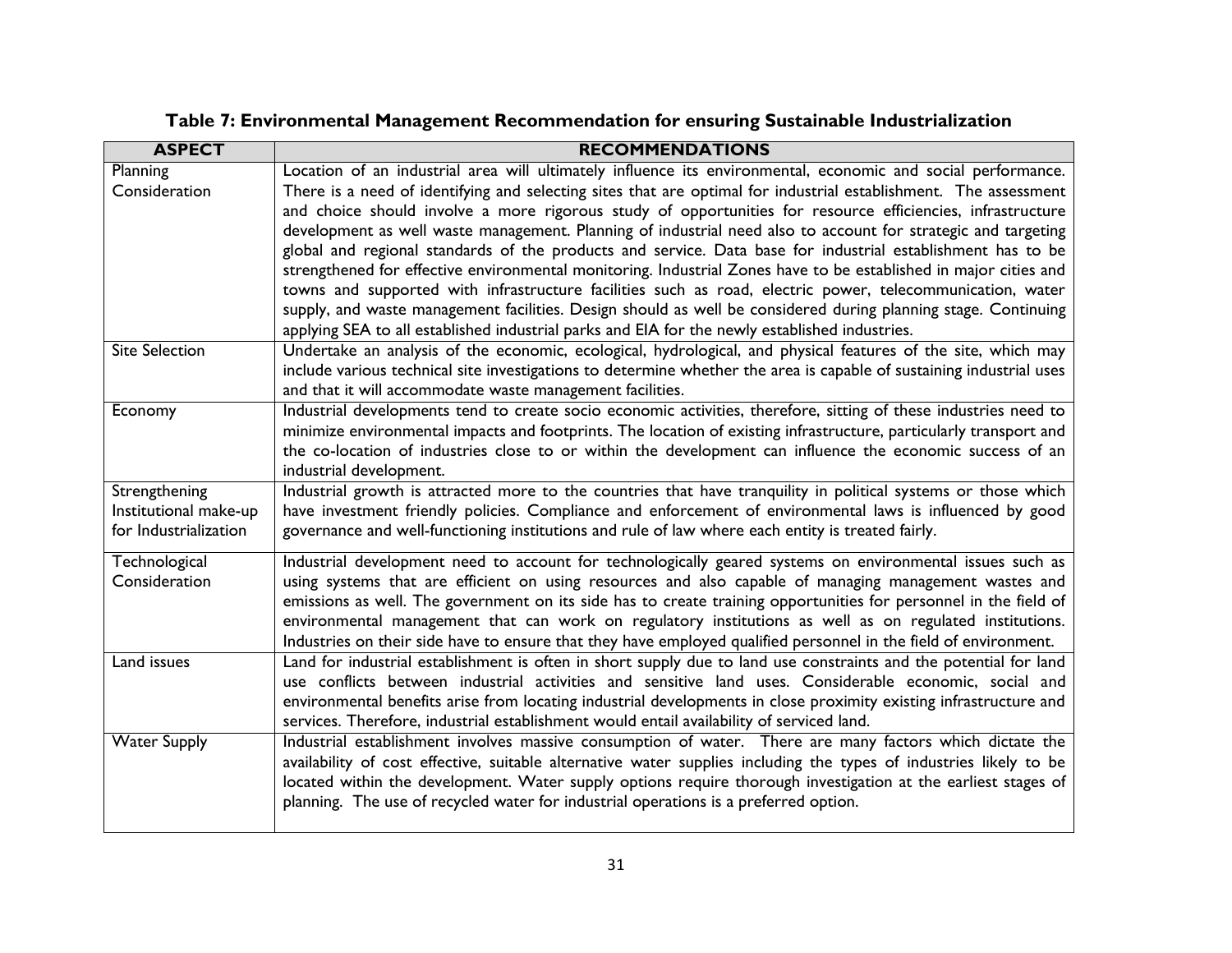| <b>Energy Resources</b>                                                                                   | The expansion of the electric power supply has a paramount contribution in the development of industrial                                                                                                                                                                                                                                                                                                                                                                   |  |  |
|-----------------------------------------------------------------------------------------------------------|----------------------------------------------------------------------------------------------------------------------------------------------------------------------------------------------------------------------------------------------------------------------------------------------------------------------------------------------------------------------------------------------------------------------------------------------------------------------------|--|--|
|                                                                                                           | sector. As a result, both domestic and foreign private investors are highly encouraged to invest in power                                                                                                                                                                                                                                                                                                                                                                  |  |  |
|                                                                                                           | generation area. In addition an appropriate mechanism, which activates the generation of electric power using                                                                                                                                                                                                                                                                                                                                                              |  |  |
|                                                                                                           | diesel generator, sunlight and wind power has to be mapped out.                                                                                                                                                                                                                                                                                                                                                                                                            |  |  |
|                                                                                                           |                                                                                                                                                                                                                                                                                                                                                                                                                                                                            |  |  |
|                                                                                                           | Reducing energy use in industrial areas requires efficient design and construction practices, including greater<br>utilization of renewable resources, improved energy efficiencies and offsetting unavoidable emissions. Reductions<br>can be achieved through legislative controls and voluntary changes. Due to the energy requirements of industrial<br>processes, it is not always physically or economically viable to utilize renewable sources for primary supply. |  |  |
|                                                                                                           |                                                                                                                                                                                                                                                                                                                                                                                                                                                                            |  |  |
|                                                                                                           |                                                                                                                                                                                                                                                                                                                                                                                                                                                                            |  |  |
|                                                                                                           |                                                                                                                                                                                                                                                                                                                                                                                                                                                                            |  |  |
|                                                                                                           | Nevertheless, Tanzania has a number of locations where renewable sources including solar, wind, geothermal,                                                                                                                                                                                                                                                                                                                                                                |  |  |
|                                                                                                           | hydro, landfill gas and biomass are suitable and these should be explored as a secondary supply.                                                                                                                                                                                                                                                                                                                                                                           |  |  |
| Infrastructure                                                                                            | Establishment of Industrial Parks/SEZ need necessary services and facilities (e.g. Ethiopia, South Korea, India and                                                                                                                                                                                                                                                                                                                                                        |  |  |
| Development                                                                                               | Ethiopia) As stipulated in IIDS, 2025. Industrial Parks located along key economic corridors, and surrounded by                                                                                                                                                                                                                                                                                                                                                            |  |  |
|                                                                                                           | infrastructures. Infrastructure development should account for central systems for waste management as well as                                                                                                                                                                                                                                                                                                                                                             |  |  |
|                                                                                                           | hazardous waste.                                                                                                                                                                                                                                                                                                                                                                                                                                                           |  |  |
| Internationalizing                                                                                        | This aspect involves developing products/services that are competitive in both local and international markets.                                                                                                                                                                                                                                                                                                                                                            |  |  |
| economies and                                                                                             | Industrialists through the support of the government have to recognize tools for products environmental                                                                                                                                                                                                                                                                                                                                                                    |  |  |
| Market approach                                                                                           | assessment such as carbon foot print and eco-labeling. In order to attain middle income economy by 2025, the                                                                                                                                                                                                                                                                                                                                                               |  |  |
|                                                                                                           | foreign currency is needed, therefore investing in environmentally competitive products and services is of                                                                                                                                                                                                                                                                                                                                                                 |  |  |
|                                                                                                           | paramount importance.                                                                                                                                                                                                                                                                                                                                                                                                                                                      |  |  |
| <b>Resources Efficiency</b>                                                                               | This will allow a steady reduction in the energy and resource content of future growth by increasing the                                                                                                                                                                                                                                                                                                                                                                   |  |  |
|                                                                                                           | efficiency of resource use. It also advocate for waste reduction and encouraging resource recovery and recycling                                                                                                                                                                                                                                                                                                                                                           |  |  |
| Manpower                                                                                                  | The effective development of disciplined and hard working labor force has an important role to play in ensuring                                                                                                                                                                                                                                                                                                                                                            |  |  |
| development                                                                                               | efficient industrial development sector. To this effect, an appropriate educational curriculum of professional and                                                                                                                                                                                                                                                                                                                                                         |  |  |
|                                                                                                           | vocational system has been started. In addition to this, the promotion of on the job training and apprenticeship                                                                                                                                                                                                                                                                                                                                                           |  |  |
|                                                                                                           | has to be firmly undertaken. Further make the training system should include ethical values, be able to meet the                                                                                                                                                                                                                                                                                                                                                           |  |  |
|                                                                                                           | labour force requirement of the investors and consider the accountability of managers. Human capital, financing                                                                                                                                                                                                                                                                                                                                                            |  |  |
|                                                                                                           | and institutional capacity.                                                                                                                                                                                                                                                                                                                                                                                                                                                |  |  |
| Strengthen Micro and                                                                                      | As micro and small companies are the playground for the emergence of entrepreneurs and as they have the                                                                                                                                                                                                                                                                                                                                                                    |  |  |
| <b>Small Companies</b>                                                                                    | potential to create large employment opportunity, they need to be given special attention and support for                                                                                                                                                                                                                                                                                                                                                                  |  |  |
| growth and development. However, these also have contribution to environmental damage and they have to be |                                                                                                                                                                                                                                                                                                                                                                                                                                                                            |  |  |
|                                                                                                           | adequately governed.                                                                                                                                                                                                                                                                                                                                                                                                                                                       |  |  |
| Community                                                                                                 | Sustainable industrial developments are unlike traditional industrial areas and apply concepts which may be new                                                                                                                                                                                                                                                                                                                                                            |  |  |
| consideration                                                                                             | to many communities. It is important that developers and planning authorities engage communities early in the<br>planning process to communicate how the community will benefit from the development and to generate trust                                                                                                                                                                                                                                                 |  |  |
|                                                                                                           |                                                                                                                                                                                                                                                                                                                                                                                                                                                                            |  |  |
|                                                                                                           | and support for the proposed outcomes.                                                                                                                                                                                                                                                                                                                                                                                                                                     |  |  |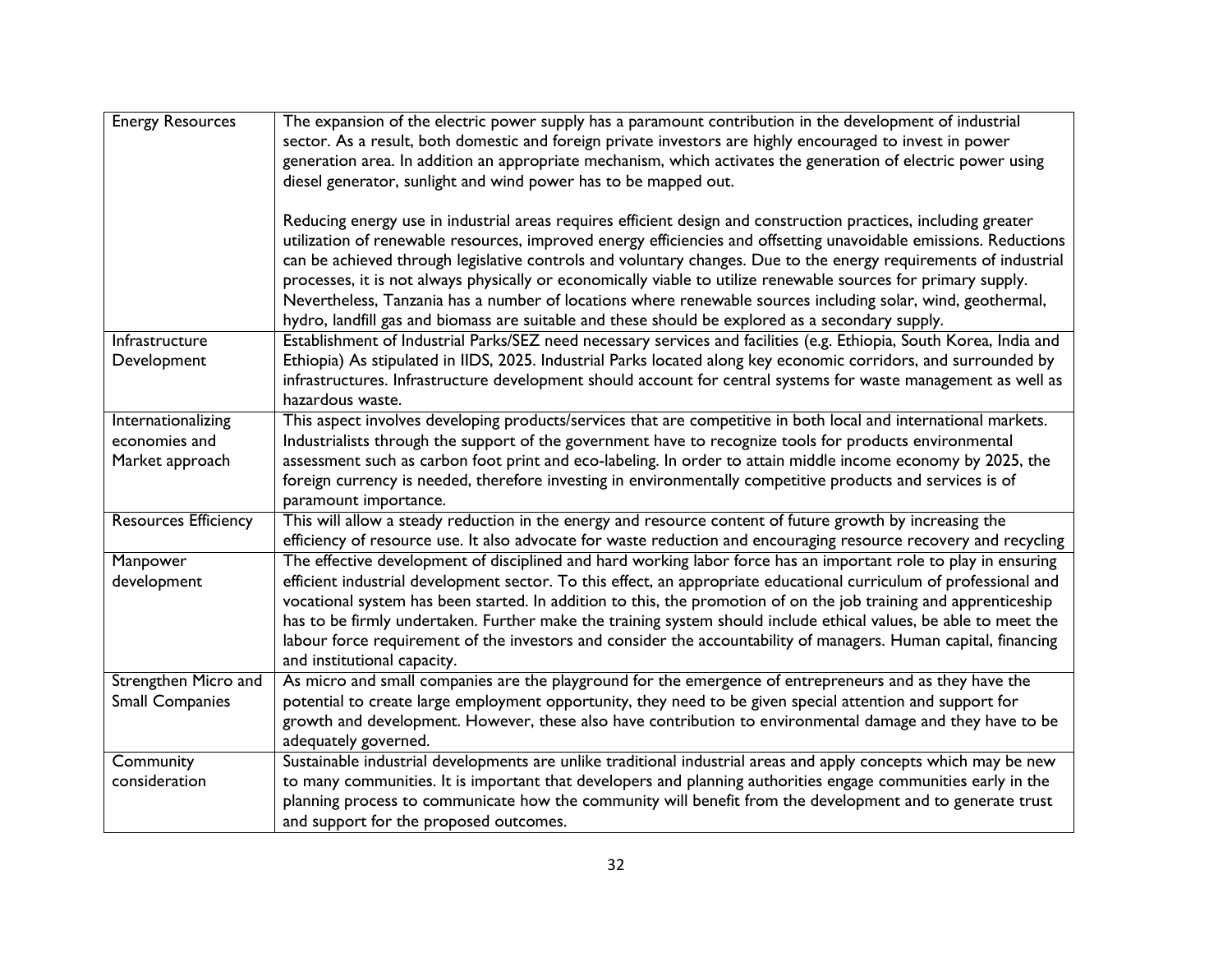## <span id="page-33-0"></span>**10. Benefits of implementing the suggested interventions**

Concern for the environment is being reflected in changes in consumption-related perceptions and behavior. People are increasingly more interested on environmentally friendly products; this in turns has important implications for business strategy and public policy. In some countries the green marketing is part and parcel of the overall corporate strategy. In other words the proposed interventions will help;

- Sustain long-term growth along with profitability.
- Companies market their products and services keeping the environment aspects in mind.
- Accessing the new markets and enjoying competitive advantage.

## <span id="page-33-1"></span>**11. Proposed Roadmap for Environmental Improvement in Industries**

| <b>PHASE I</b>                                               | <b>PHASE II</b>                              | <b>PHASE III</b>            |
|--------------------------------------------------------------|----------------------------------------------|-----------------------------|
| (SHORT TERM)                                                 | (MEDIUM TERM)                                | (LONG TERM)                 |
| Built Capacity of industries to manage                       | Enhance capacity of industries in            | Modernizing<br>the          |
| environmental<br>challenges<br>(e.g.                         | environmental management and                 | environmental               |
| improving<br>waste management                                | skill in specialized fields of waste         | management                  |
| infrastructure; strengthen skills of                         | management and industrial/SEZ                | infrastructure;<br>adoption |
| industries<br>environmental<br>$\mathbf{m}$ and $\mathbf{m}$ | planning; Establish Parks/SEZ with           | and application of the      |
| management and initiate planning of                          | supportive infrastructure; and               | international<br>standards  |
| special Industrial Zones (Parks & SEZ);                      | initiate integrate requirements              | for the products; enhance   |
| initiate the international requirements                      | for internalization<br>for<br>the <b>the</b> | domestic<br>and             |
| in production for selected industrial                        | products; and enhance enabling               | international<br>market     |
| and ensure enabling<br>segment;                              | environment                                  | penetration strategies      |
| environment                                                  |                                              |                             |

## <span id="page-33-2"></span>**12. Conclusion**

Industrialization is a must and its benefits are numerous. The envisaged industrialization in Tanzania should fulfill the objective of ensuring the middle income economy by 2025. It requires a balance on economic development as well as achieving social and environmental goals and values. Historically, inappropriate site selection and poor waste and emission controls have led to the pollution of the environment and social economic discomfort. Therefore, future industrial development should aim to maintain, protect and enhance natural environments and ecological systems. Integration of environmental considerations into industrial developmental activities raises fundamental issues concerning the type of Sustainable Development that is envisaged.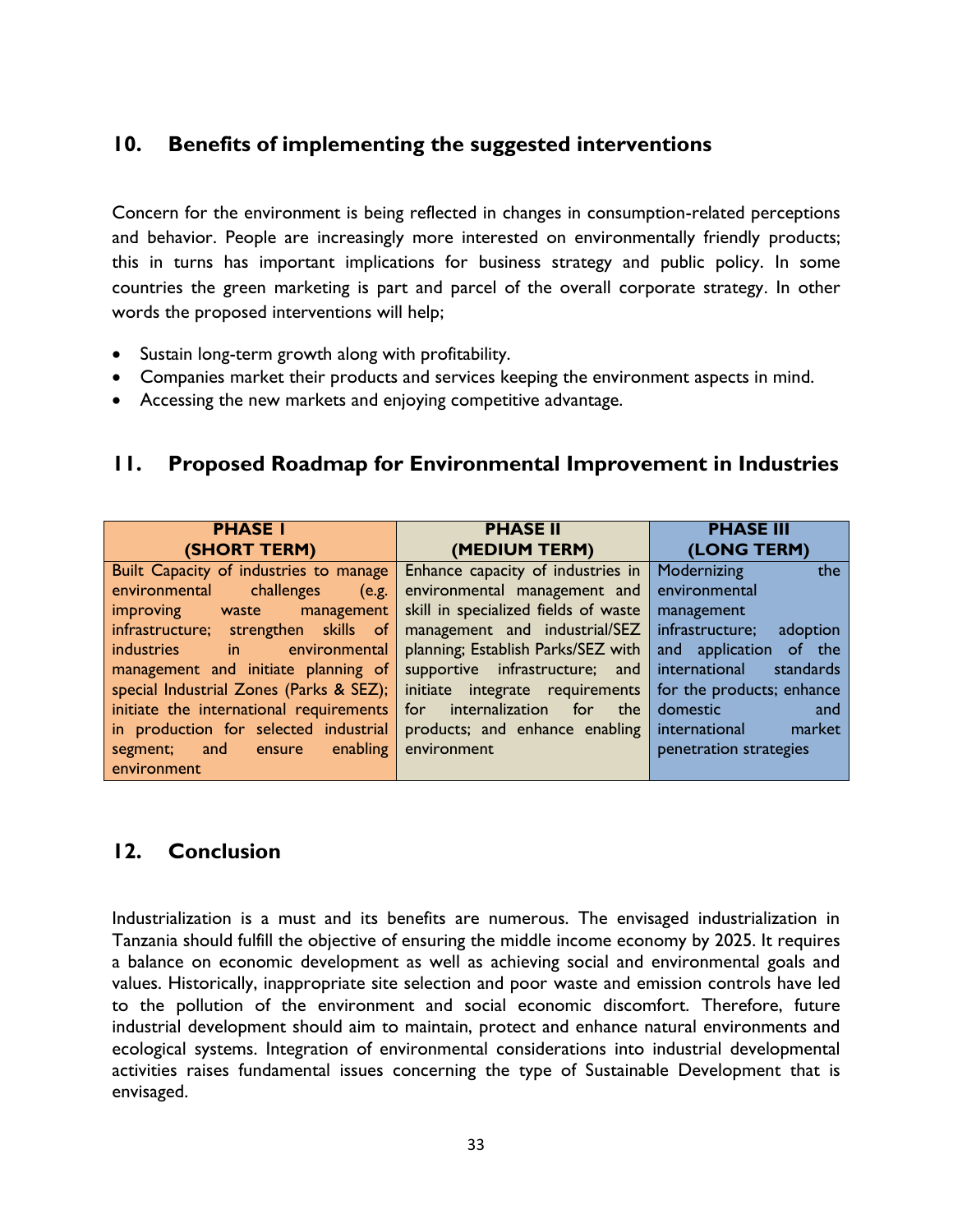Waste generated as a result of increased industrial activities can increase in Tanzania because of waste intensity of industrial production. Water use in industry is expected to grow as a result of increased industrial activities such as those in the categories of food-processing, wood products, paper and chemical industries. In addition, municipal sewage discharges will increase with the development of small industries and services in urban areas. The industrial emissions are as well going to increase. While environmental regulations in industry are mainly focused on large factories or industrial complexes which are easily controlled by authorities, a host of small businesses, cause much environmental pollution and thus need special attention.

Therefore, aspects related to industrial development such as technological changes should account for environmental protection as well. Established industries require EIA, Risk Management and in addition they should incorporate economic instruments and regulatory approaches, as well environmental valuing techniques. This paper highlights and emphasizes development of environmentally friendly industries producing quality product that are competitive in both local and international markets. The life-cycle management approach is useful tools that can be used for environmental product declaration the spread of eco-labeling are just examples of the trend. In sum, proper planning of industrial establishments will protect our environment and minimize social-economic stress.